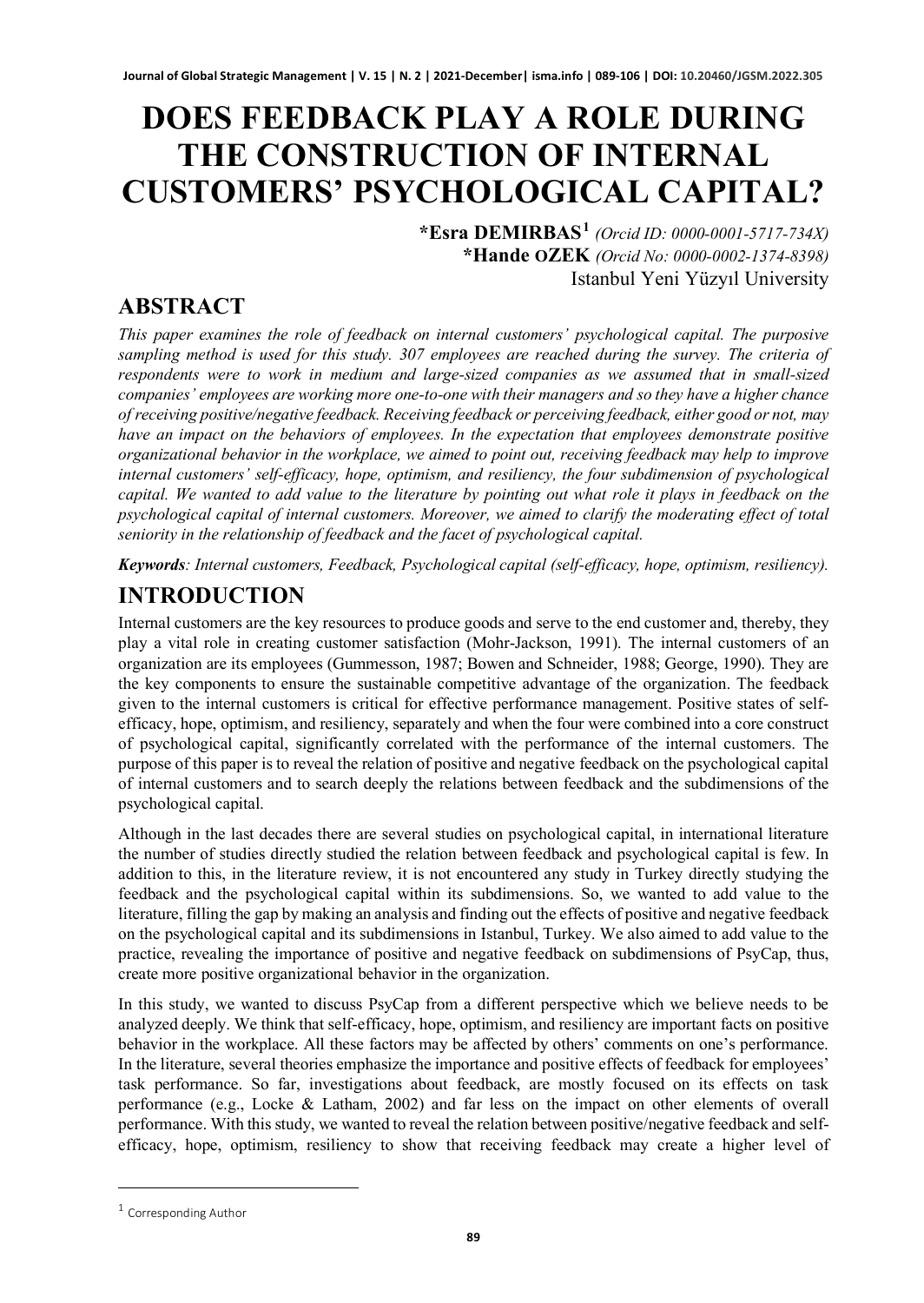psychological capital in internal customers. Thereby, this may lead to more positive behavior and a higher level of performance.

# **LITERATURE REVIEW Feedback**

Feedback is information about the accuracy and appropriateness of past behaviors, in more detail, decisions or operations and activities (Ilgen, Fisher and Taylor, 1979). Many previous studies analyzed the effects of managerial feedback on employees' job performance. Feedback, in this regard, is defined as providing information to the employee by his/her supervisor about his/her task performance (Kluger and DeNisi, 1996: 255).

Based on previous studies, sources of feedback may be identified in three categories: (a) organizational and supervisory communications, (b) individuals not in a formal hierarchical relationship (usually co-workers but conceivably others outside the organization, such as clients), and from (c) the process of performing the task (task or self-feedback) (Harold and Parsoons, 1985). The important aspect of a feedback message is its sign. Feedback can be positive or negative.

Negative feedback refers to obtaining information about poor job performance and negative work behaviors (Ashford and Tsui, 1991; Moss, Valenzi, and Taggart, 2003). Previous studies have stated that an employee receiving negative feedback may not act rationally, arguing that employees believe that negative feedback will damage their self-confidence and highlight their weaknesses about their work performance (Ashford, Blatt, and VandeWalle, 2003; Trope and Neter, 1994).

Thorndike's theory of influence (1913) conceptualizes negative feedback as punishment that prevents some behaviors, whereas positive feedback provides the repetition of the desired behavior. Following studies have supported Thorndike's theory of influence and found that performance improvements follow positive feedback. Researchers often explain these results by referring to positive reinforcement for the desired behavior pattern. Especially when the employee believes that his/her self-efficacy increases because of the feedback, and when the feedback is combined with the rewards, the employee's willingness to perform increases. (Bandura,1986; Phillips, Hollenbeck, and Ilgen,1996).

Successful leaders give constant feedback on their subordinates' performance (e.g., Larson, 1989). Performance appraisal systems can be seen as a form of giving feedback to employees about their performance. (Pearce & Porter, 1986). Here, we argue that employees' affective reactions to feedback also influence such broader conceptions of job performance that include positive behavior in the workplace which we expect to be affected by internal customers' self-efficacy, hope, optimism, and resiliency.

# **Psychological Capital**

The positive psychological state of development of an employee is called Psychological capital (PsyCap) and is characterized by four subdimension. The first is self-efficacy, the employee's self-confidence to put in the necessary effort to succeed at challenging tasks. The second subdimension is optimism, having a positive view about succeeding today and in the future. The third subdimension is hope. It is persevering toward goals and to be able to succeed, when necessary, changing paths to goals. The last subdimension is resiliency. It is dealing with problems without surrendering until resolving the case (Luthans et al., 2007).

The holistic mental state that will consist of individual benefits to be obtained because of gaining experience-based rewards such as knowledge, skills, and talent development is also called psychological capital. The importance of psychological capital is not only because it is open to development, but it is also related to performance. Luthans et al. (2010) remark that short-term training may develop psychological capital and may affect positively employee's performance (Luthans, Avey, Avolio and Peterson, 2010).

In this respect, we assumed that receiving feedback would have an important role on internal customers' psychological capital. Thus, our first hypotheses are:

### **H1: Positive feedback affects internal customers' psychological capital.**

### **H2: Negative feedback has impact on psychological capital of internal customers.**

Studies have shown that when employees' job performance is below the expected standard, but they have a positive self-concept they receive negative feedback rationally. They tend to increase their efforts in line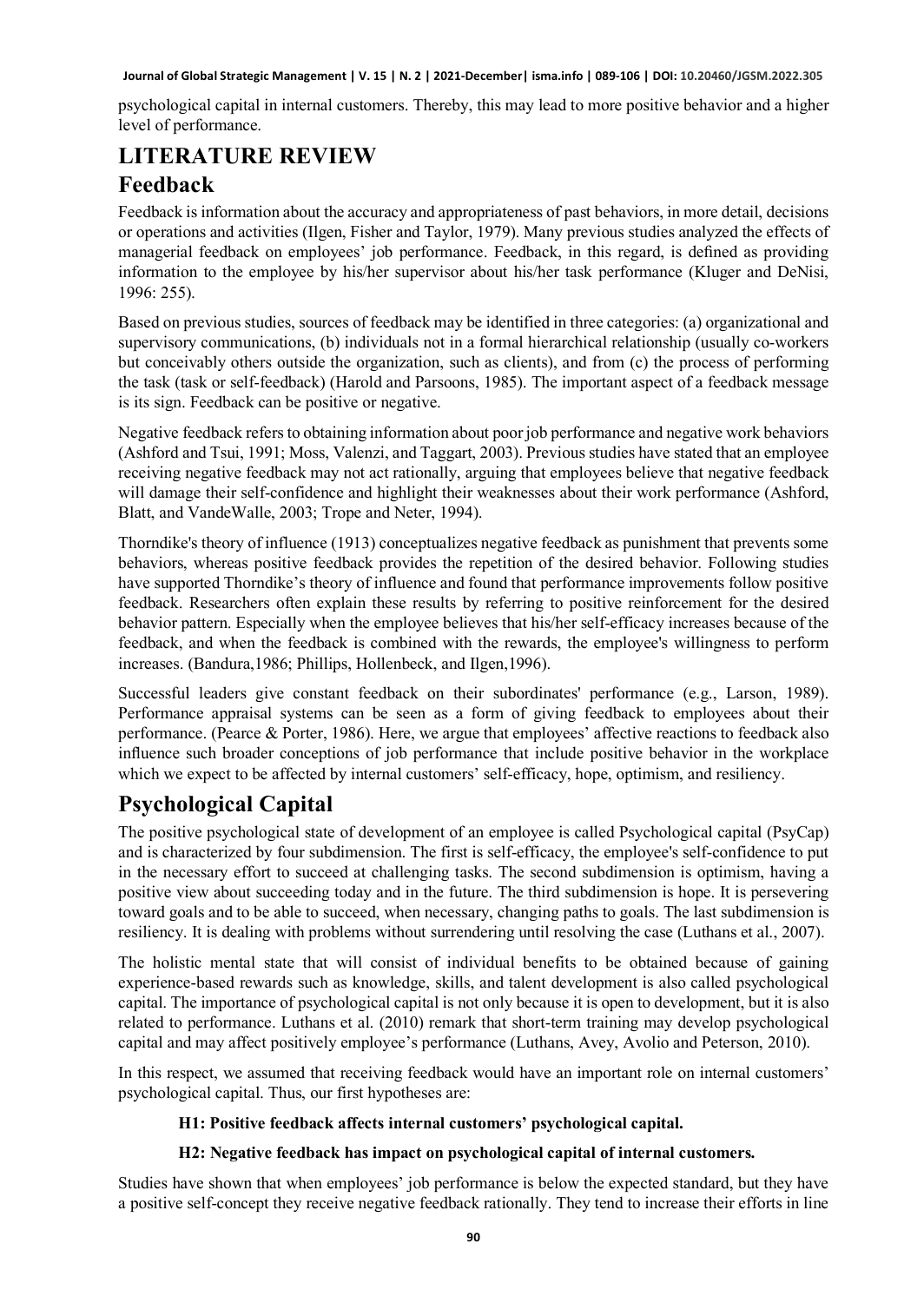with the feedback, try to match their performance to the standards. Conversely, people who have a negative self-concept in response to negative feedback tend to either lower their performance or completely withdraw from the task (Bandura and Cervone, 1983; Brockner, 1988; Weiss and Sherman, 1973). Regarding this result, we assumed that all subdimensions of psychological capital could be related to feedback.

In the presence of low performance and negative feedback, individuals high on self-esteem, self-efficacy, and internal locus of control, tend to increase their effort, they should be better performers than those individuals with low self-esteem, self-efficacy, or externals who tend to lower their standards or withdraw from the task. (Youssef, C. M., and Luthans, F. (2007).

Therefore, we assumed:

### **H1a: Positive feedback affects self-efficacy.**

### **H2a: Negative feedback affects self-efficacy.**

The concept of hope is based on Snyder's (2000) theory of hope and is defined as "a positive motivational state that is based on an interactively derived sense of successful (1) agency (goal-directed energy) and (2) pathways (planning to meet goals)" (Snyder, Irving, and Anderson, 1991: 287). Hope is applicable and linked with the performance of workers in various fields. (Adams et al., 2002; Curry, Snyder, Cook, Ruby, and Rehm, 1997; Luthans, Avolio, Walumbwa and Li, 2005; Luthans and Jensen, 2002; Luthans, Van Wyk and Walumbwa, 2004; Peterson and Luthans, 2003; Snyder, 1995b; Youssef and Luthans, 2006). Regarding this, we assumed that feedback could play an important role in employees' sense of success and in their plans to meet goals.

### **H1b: Positive feedback raises hope.**

### **H2b: Negative feedback raises hope.**

Optimism is an approach that bases positive events on personal, continuous, and common reasons, whereas negative events are on external, temporary, and situation reasons. (Seligman, 1998). In another definition, optimistic people describe bad events as temporary and good ones as permanent situations whereas pessimists tend to attribute bad events as permanent and general, and good events as temporary (Luthans et al., 2004). Optimism has a recognized performance impact in work settings (Luthans et al., 2005; Seligman, 1998) and so meeting the positive organizational behavior. The attribution mechanisms of optimism, especially for negative events and failures, are not limited to the self but also include external causes such as other people or situational factors (Seligman, 1998). Therefore, we assumed that feedback can be a factor in the approach of optimism.

### **H1c: Positive feedback has a positive impact on optimism.**

### **H2c: Negative feedback has a negative impact on optimism.**

Resilience, which is another dimension of psychological capital, is the ability to recover from a difficult situation, uncertainty, conflict, or even after serious negative changes (Hobfoll, Stevens and Zalta, 2015; Luthans et al., 2004, Luthans et al. (2007). Luthans (2002a:702) defines resilience as "the developable capacity to rebound or bounce back from adversity, conflict, and failure or even positive events, progress, and increased responsibility". Resilience allows for not only reactive recovery but also proactive learning and growth through conquering challenges. So, we assumed feedback can play a role in resilience, and thus our hypotheses are:

### **H1d: Positive feedback affects resilience.**

### **H2d: Negative feedback affects resilience.**

In our research, we also examined thoroughly demographical factors such as gender, education, job tenure. Based on our previous study, we especially point out that job tenure, total seniority of work life span, may have a moderating effect on feedback and PsyCap. In the literature review, in general, we had encountered two different theoretical frameworks in the studies analyzing job tenure. The first one is the Human Capital Theory. According to Ng and Feldman 2010, the employee with a higher tenure would have a higher level of knowledge and skills. Second, according to the Attraction-Selection-Attrition Theory (Schneider, Goldstein, and Smith 1995), employees with better person-organization fit are those who are through self-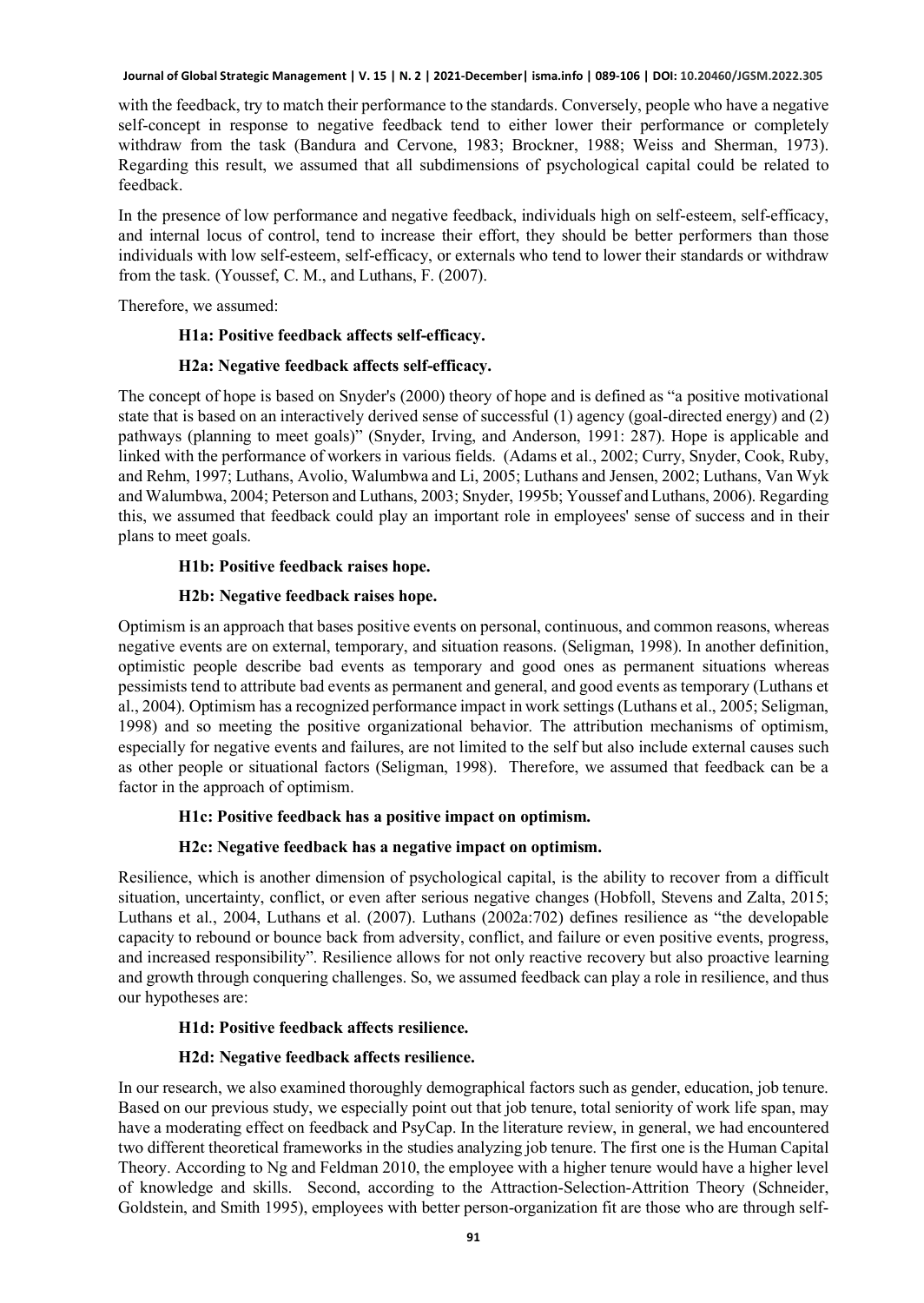selection remain in the organization and generally, are highly tenured. Based on these theories we thought that feedback may play an important role in the work life span either to gain task-related knowledge and skills or to have a better person-organization fit. In addition to this, the results of our previous study (Demirbaş and Özek,2020) showed that job tenure is affecting the several subdimensions of PsyCap such as employees who have tenure of more than nine years are more resilient.

In this study, we wanted to reveal the moderating effect total on feedback and PsyCap's subdimensions. So, we assumed that.

**H3: Total seniority moderates the effect of feedback on the dimensions of PsyCap**

**H3a: The effect of positive feedback on self-efficacy is moderated by total seniority.**

**H3b: Total seniority moderates the impact of negative feedback on self-efficacy.**

**H3c: Total seniority moderates the influence of positive feedback in optimism.**

**H3d: The impact of negative feedback on hope is moderated by total seniority.**

### **RESEARCH METHOD**

### **Data collection method and sampling**

Our descriptive research was designed to find out how feedback affects internal customers' psychological capital. To assess this relationship, we created an online structured questionnaire to gather the preliminary data. The online questionnaire was based on the survey results of a pretest that was carried out with fortyfour people. The results of the pretest seemed relevant to continue.

The data was obtained utilizing a convenience sampling technique as a non-probabilistic sampling method (Malhotra, 2009). The structured questionnaire is surveyed among 307 attendants. These are the members of the medium and large-size companies that were based in İstanbul and with those, the researchers had already been in contact. The survey was taking place between June -December 2019. 212 responses were received at the end of September 2019. The remaining 95 responses were received within October and November 2019. Since no more contribution was occurred by December 2019, the survey was terminated.

### **Measures**

The structured questionnaire is composed of Sujan's, Weitz's, and Kumar's(1994:47) positive and negative feedback scales including 22 statements consisting of 16 original and 6 reverse checking statements that are measured with "Likert-type 5-point scales ranging from 1 (strongly disagree) to 5 (strongly agree) and of Luthans, Youssef and Avolio's (2007) PsyCap scale that was translated into Turkish by Çetin and Basım (2012) including 20 statements, was used in the research. In terms of reliability, the Cronbach Alpha value of positive feedback is 0.942 and 0.885 for the positive one, which is close to the coefficient alphas of Sujan, Wietz, and Kumar (1995) reported coefficient alpha of 0.94 for positive feedback and of 0.89 for a negative one. The reliability of positive Luthans' (2007) original scale includes 24 statements as six items for each facet (optimism, hope, self-efficacy and resilience) The Cronbach alphas for the four surveyed samples of Luthans' (2007:555), were as follows: Hope (0.72, 0.75, 0.80, 0.76); resilience 0(.71, 0.71, 0.66, 0.72); self-efficacy (0.75, 0.84, 0.85, 0.75); optimism (0.74, 0.69,0.76,0.79). The scale results present generally acceptable levels of internal consistency and also overall PsyCap results demonstrate strong reliability in all four samples. Meanwhile, Çetin's and Basım's (2012:137) adopted Luthans' PsyCap study is composed of 4 statements of optimism, 5 statements of hope, 6 statements of self-efficacy, and 5 statements of resilience, totally 20 statements that are measured with "Likert-type 5-point scales ranging from 1 (strongly disagree) to 5 (strongly agree). The Cronbach Alphas of this adopted scale (Çetin and Basım, 2012:129) are;0.85 for self-efficacy, 0.81 for hope, 0,67 for optimism, and finally0.68 for resilience.

During the back translation of PsyCap statements into English, the scales of Scheiner and Carver's (1985:225) optimism, Wagnild and Young's (1993) resilience, Snyder's et al. (1996:335) state hope, Parker's (1998:839) self-efficacy, being the basis of Luthans' original scale, were used.

Additionally, a nominal scale is also used to measure 4 demographic questions and 13 queries about job tenure including total job tenure and the last job tenure, and also about the performance evaluation system.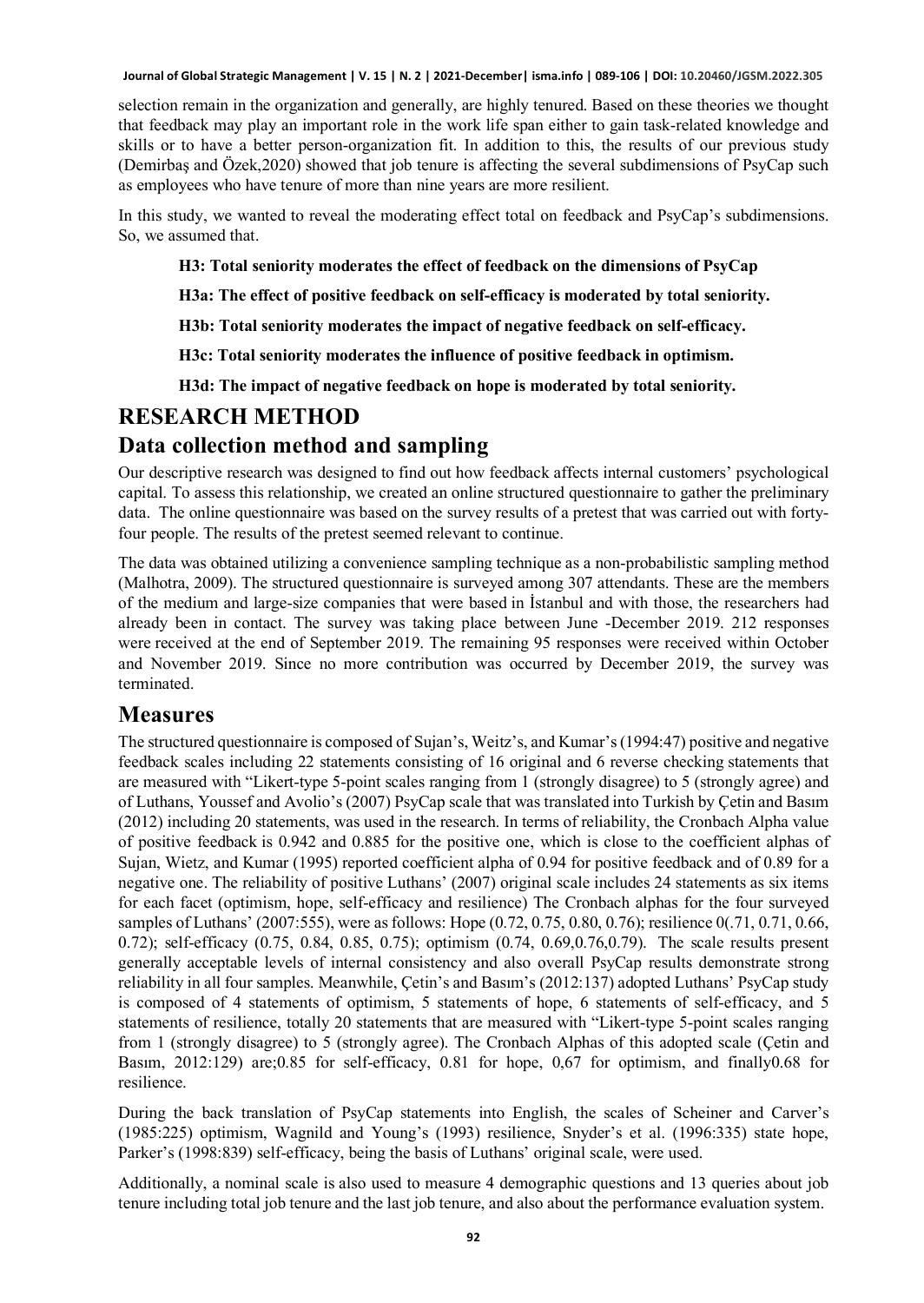The variables that were tested in the model and their literature sources are shown in Table 1.

| Construct                    | Reference in the literature                                                                                                                                                                                                                                                 |
|------------------------------|-----------------------------------------------------------------------------------------------------------------------------------------------------------------------------------------------------------------------------------------------------------------------------|
| <b>Positive Feedback</b>     | Sujan, Weitz and Kumar (1994)                                                                                                                                                                                                                                               |
| <b>Negative Feedback</b>     | Sujan, Weitz and Kumar (1994)                                                                                                                                                                                                                                               |
| PsyCap                       | Çetin and Basım (2012) adopted measure from Luthans, Youssef and Avolio (2007) that was<br>based on the scales of Scheiner and Carver's (1985) optimism, Wagnild and Young's (1993)<br>resilience, Snyder's et al. (1996) state hope (1996), Parker's (1998) self-efficacy. |
| <b>Demographic Variables</b> | Luthans, Youssef and Avolio (2007), Parker (1998).                                                                                                                                                                                                                          |

**Table 1:** The variables used in this study and their sources.

### **Demographic and Job Characteristics of the Sample**

Women made up 44.3 % of married people did 51.8% of the total sample. Almost half of the respondents (51.1.%) were between 24 and 35 years old, 29.3% were between 36 and 45 years old, 8.8 % were 23 years old or younger, and the rest were more than 46 years old. About education, 7.2 % of the participants had completed high school, 10.1 % of the sample are from vocational schools, 70.7% of them had attended university, and 11% had done graduate studies. As for posts, 43 % of the participants held administrative posts, 51% were salaried employees, and 6 % were salaried workers.

In terms of the job tenure, half of the respondents (52%) had been in business life for more than 9 years, 30% of the attendants had been working for five years or less and the rest had been in professional life for longer than five and up to 9 years.

Regarding the current employment period, half of the respondents (51 %) had three years or less, 16% had been in that company between 3-5 years, 9 % had been in the current place between 5-7 years and the rest had the current job for longer than seven years (24%).

In respect of the last position duration, 48% of the attendants had been their last position for the last three years or less. 17% had their current post for between 3-5 years old, 19% had for between 5-9 years and 16 % had kept their last post for longer than 9 years.

# **FINDINGS AND ANALYSES**

### **Factor and Exploratory Factor Analyses**

First, factor analysis was conducted with the constructs of positive feedback and negative feedback and of four dimensions of PsyCap that are hope, optimism, self-efficacy, and resilience to reduce the number of variables. Subsequently, we separately conducted EFA for the independent variables (positive and negative feedback) and the dependent variables (four dimensions of PsyCap). We used IBM-SPSS v21 to conduct the factor and the exploratory factor analysis.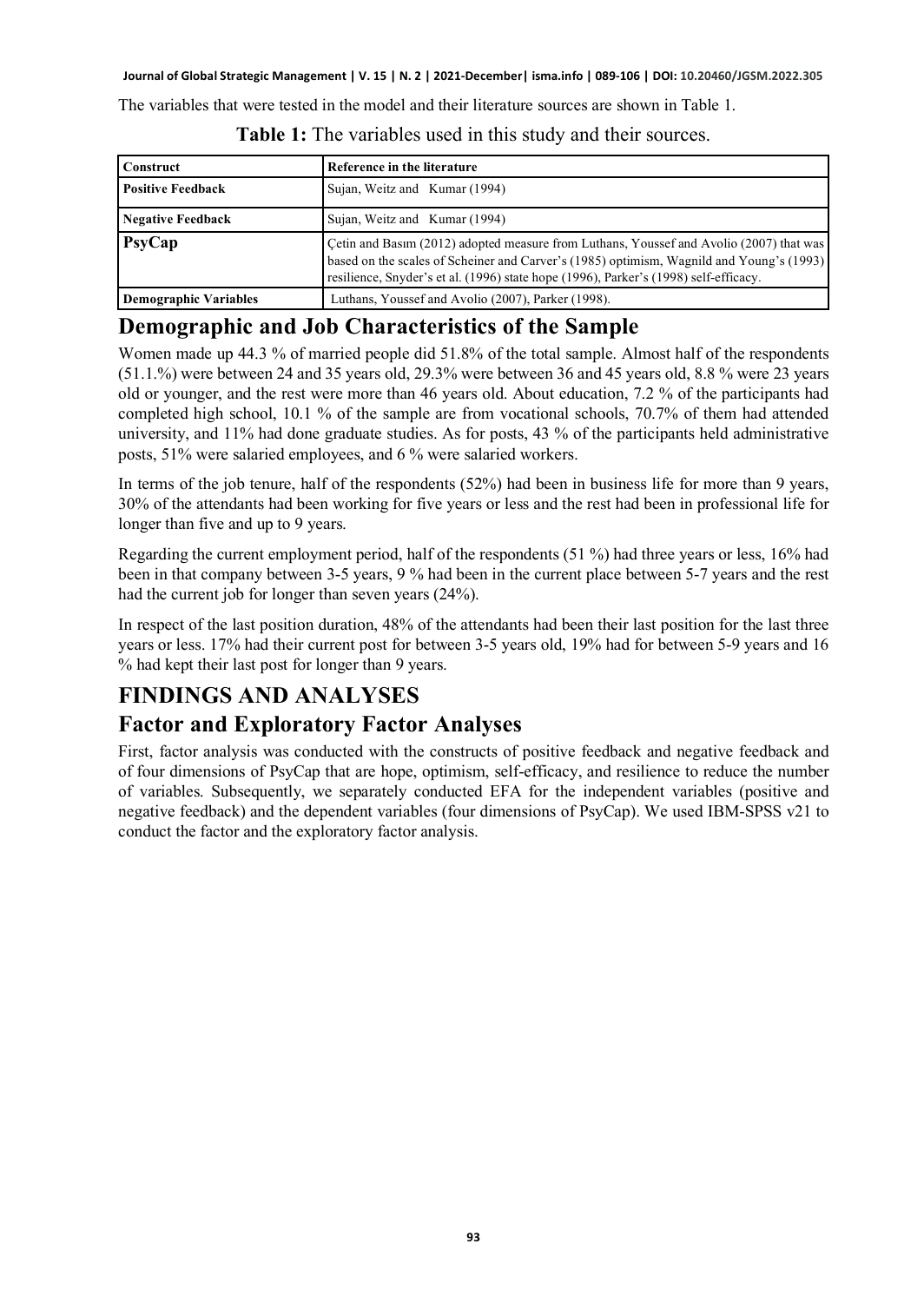| <b>Dimension</b>                                    | Codes           | <b>Statement</b>                                                                                          | Factor<br>Loading<br>$(\%)$ | Factor<br>Variance<br><b>Explained</b><br>(%) | Cronbach's<br>Alpha |
|-----------------------------------------------------|-----------------|-----------------------------------------------------------------------------------------------------------|-----------------------------|-----------------------------------------------|---------------------|
| <b>FEEDBACK</b>                                     |                 |                                                                                                           |                             |                                               |                     |
|                                                     | FB1             | When my supervisor thinks my performance is good, he or<br>she provides me with positive feedback         | 0.882                       |                                               |                     |
|                                                     | FB <sub>2</sub> | My supervisor commends me when he or she thinks I am<br>using the "right" techniques.                     | 0.866                       |                                               |                     |
|                                                     | <b>FB10</b>     | My supervisor lets me know when he or she thinks I am<br>producing good results.                          | 0.851                       |                                               |                     |
| <b>Positive</b><br>Feedback                         | FB <sub>3</sub> | My supervisor makes it a point of telling me when he or she<br>thinks I manage my time well.              | 0.825                       | 37.517                                        | 0.942               |
|                                                     | FB5             | When my supervisor is satisfied with my job output, he or she<br>comments about it.                       | 0.820                       |                                               |                     |
|                                                     | FB7             | My supervisor tells me when I deal with customers<br>appropriately.                                       | 0.782                       |                                               |                     |
|                                                     | FB <sub>8</sub> | My supervisor expresses his or her approval when he sees me<br>going about my job as he or she expects.   | 0.781                       |                                               |                     |
|                                                     | <b>FB22</b>     | When my supervisor doesn't find me working the way he or<br>she expects, he or she lets me know.          | 0.788                       |                                               | 0.885               |
|                                                     | FB19            | When I fail to meet his or her sales expectations, my<br>supervisor indicates his or her dissatisfaction. | 0.767                       |                                               |                     |
|                                                     | <b>FB21</b>     | My supervisor would let me know if I did not demonstrate a<br>new product/service properly.               | 0.767                       |                                               |                     |
| <b>Negative</b><br>Feedback                         | FB12            | My supervisor lets me know when he or she is unhappy with<br>my performance results.                      | 0.757                       | 30.015                                        |                     |
|                                                     | <b>FB13</b>     | When my supervisor thinks I have veri something wrong, he<br>or she lets me know about it.                | 0.731                       |                                               |                     |
|                                                     | FB16            | My supervisor is prompt in letting me know when my output<br>is below his or her expectations.            | 0.714                       |                                               |                     |
|                                                     | <b>FB17</b>     | When I deal with customers in a way that my supervisor<br>disapproves, he or she lets me know.            | 0.619                       |                                               |                     |
| <b>TOTAL VARIANCE EXPLAINED</b>                     |                 |                                                                                                           |                             |                                               |                     |
| KMO-Kaiser-Meyer-Olkin Measure of Sampling Adequacy |                 |                                                                                                           |                             | 0.929                                         |                     |
|                                                     | Significance    |                                                                                                           |                             |                                               |                     |

**Table 2:** Exploratory factor analysis (positive and negative feedback)

As seen in Table 2, both positive and negative feedback variables kept seven statements instead of the original eight. An excellent KMO of 0.929 indicated the suitability of inter-dimension correlation in an adequate sample volume for conducting factor analysis with the significance of Bartlett's test of sphericity at 0.00 and total variance explained at % 67.531. Both positive and negative dimensions were found to be reliable with Cronbach Alpha values exceeding 0.70 (Durmuş, Yurtkoru, and Çinko, 2010:89).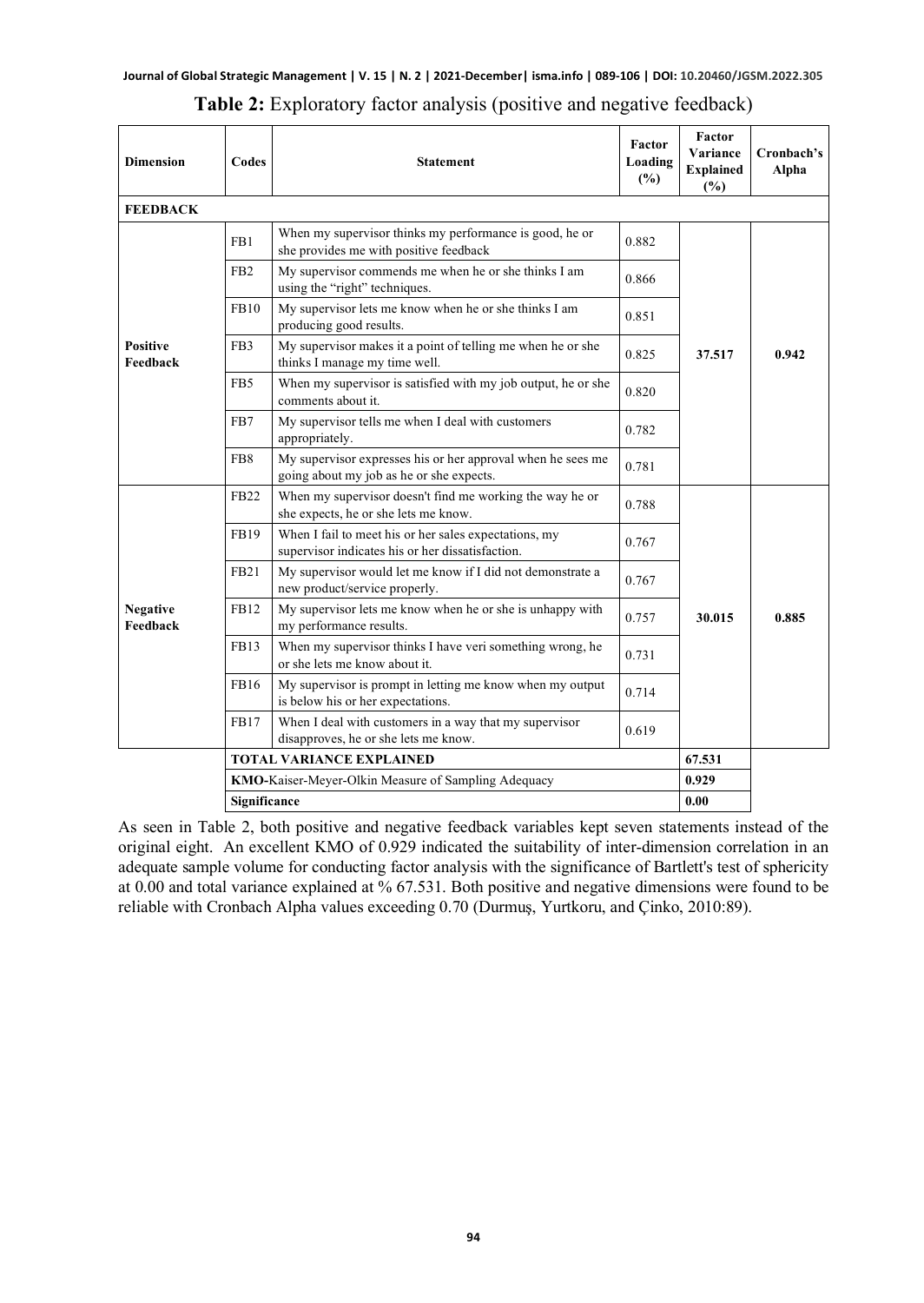| <b>Dimension</b>             | Codes                                               | <b>Statement</b>                                                                                             | <b>Factor</b><br>Loading<br>(%) | Factor<br>Variance<br><b>Explained</b><br>(%) | Cronbach's<br>Alpha |
|------------------------------|-----------------------------------------------------|--------------------------------------------------------------------------------------------------------------|---------------------------------|-----------------------------------------------|---------------------|
| PSCHOLOGICAL CAPITAL(PsyCap) |                                                     |                                                                                                              |                                 |                                               |                     |
|                              | PC19                                                | I am confident in contacting people outside the company (e.g.,<br>suppliers, customers) to discuss problems. | 0.803                           |                                               |                     |
|                              | PC18                                                | I am confident in contributing to discussions about the<br>company's strategy.                               | 0.787                           |                                               |                     |
|                              | PC14                                                | I am confident in helping to set targets/goals in my work area.                                              | 0.732                           |                                               | 0.868               |
| <b>SELF-EFFICACY</b>         | PC16                                                | I am confident in analyzing a long-term problem to find a<br>solution.                                       | 0.719                           | 30.462                                        |                     |
|                              | PC17                                                | I am confident in representing my work area in meetings with<br>senior management.                           | 0.711                           |                                               |                     |
|                              | PC15                                                | I am confident in presenting information to a group of<br>colleagues.                                        | 0.685                           |                                               |                     |
| <b>HOPE</b>                  | PC3                                                 | at present, I am closely pursuing my business goals to meet<br>them.                                         | 0.813                           |                                               |                     |
|                              | PC1                                                 | At this time, I am meeting the business goals that I have set for<br>myself.                                 | 0.804                           | 20.049                                        | 0.787               |
|                              | PC2                                                 | Right now, I see myself as being successful in my job.                                                       | 0.666                           |                                               |                     |
|                              | PC <sub>4</sub>                                     | I can think of many ways to reach my business goals.                                                         | 0.590                           |                                               |                     |
|                              | PC <sub>6</sub>                                     | I am a believer in the idea that "every cloud has a silver lining".<br>0.861                                 |                                 | 14.490                                        | 0.734               |
| <b>OPTIMISM</b>              | PC8                                                 | I always look on the bright side of things in my job.                                                        | 0.845                           |                                               |                     |
|                              | <b>TOTAL VARIANCE EXPLAINED</b>                     |                                                                                                              |                                 | 65.000                                        |                     |
|                              | KMO-Kaiser-Meyer-Olkin Measure of Sampling Adequacy |                                                                                                              |                                 |                                               |                     |
|                              | 0.00<br><b>Significance</b>                         |                                                                                                              |                                 |                                               |                     |

|  | <b>Table 3:</b> Exploratory factor analysis (dimensions of PsyCap) |  |  |
|--|--------------------------------------------------------------------|--|--|
|  |                                                                    |  |  |

As shown in Table 3, PsyCap has three dimensions, different from the original four. Resilience did not appear in this research. Self-efficacy has kept the original 6 statements, hope is composed by 4 instead of the original 5, and optimism includes two statements whereas the original has 4, displaying reliable compositions with Cronbach Alpha values exceeding 0.70. Three components explain 65 percent of total variance with a good KMO value of 0.883 indicating the suitability of inter-dimension correlation in an adequate sample size.

The resilience dimension of PsyCap contributed to the research with its original four statements but as a result of the factor analysis, three statements were eliminated because of their factor loadings below 0.5 and the fourth statement was eliminated during the test of reliability statistic, with a Cronbach alpha value of 0.422, below the threshold value of 0.6. In a conclusion, none of the four items of resilience was passed the tests.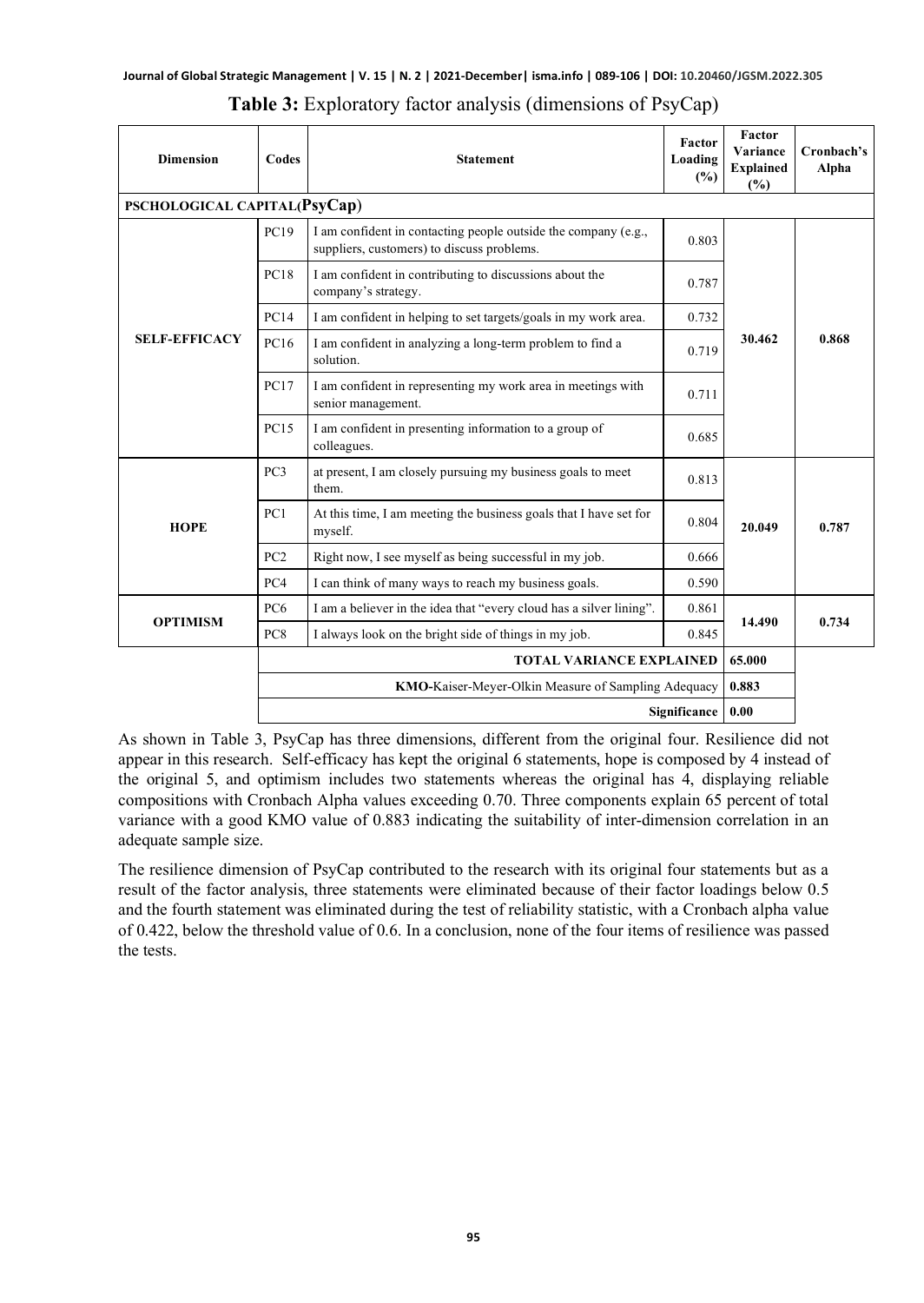### **Test of the research model**

**Figure 1:** The effect of feedback on three facets of the PsyCap (self-efficacy, hope, and optimism).



Confirmatory factor analyses (CFAs) were conducted to test the relationships between the variables of the model in Figure 1, as is presented in Table 4, including the fit indices values.

| <b>Dimensions</b>        | <b>Codes of questions</b> | <b>Standardized Regression Coefficients</b> |
|--------------------------|---------------------------|---------------------------------------------|
| <b>Positive Feedback</b> | FB1                       | 0.923                                       |
|                          | FB <sub>2</sub>           | 0.890                                       |
|                          | FB5                       | 0.870                                       |
|                          | <b>FB10</b>               | 0.831                                       |
|                          | FB3                       | 0.801                                       |
|                          | FB7                       | 0.768                                       |
|                          | FB8                       | 0.733                                       |
| <b>Negative Feedback</b> | FB16                      | 0.804                                       |
|                          | FB13                      | 0.765                                       |
|                          | FB12                      | 0.762                                       |
|                          | FB <sub>21</sub>          | 0.720                                       |
|                          | FB <sub>22</sub>          | 0.697                                       |
|                          | FB19                      | 0.616                                       |
|                          | FB17                      | 0.601                                       |
| <b>Self-Efficacy</b>     | <b>PC18</b>               | 0.800                                       |
|                          | PC19                      | 0.723                                       |
|                          | PC14                      | 0.712                                       |
|                          | <b>PC17</b>               | 0.684                                       |
|                          | PC16                      | 0.667                                       |
|                          | PC15                      | 0.640                                       |
| Hope                     | PC <sub>3</sub>           | 0.791                                       |
|                          | PC1                       | 0.707                                       |
|                          | PC4                       | 0.688                                       |
|                          | PC <sub>2</sub>           | 0.634                                       |
| Optimism                 | PC8                       | 0.776                                       |
|                          | PC <sub>6</sub>           | 0.752                                       |
| <b>Model Fit Indices</b> | <b>Actual Values</b>      | <b>Reference Values</b>                     |
| <b>CMIN/DF</b>           | 2.5435                    |                                             |
| GFI                      | 0.850                     |                                             |
| <b>CFI</b>               | 0.904                     |                                             |
| <b>NFI</b>               | 0.849                     |                                             |
| <b>RMSEA</b>             | 0.071                     |                                             |

**Table 4:** CFA results of the model

CFA was carried out with positive and negative feedbacks as two exogenous variables and self-efficacy, hope, and optimism as three endogenous variables of the tested model.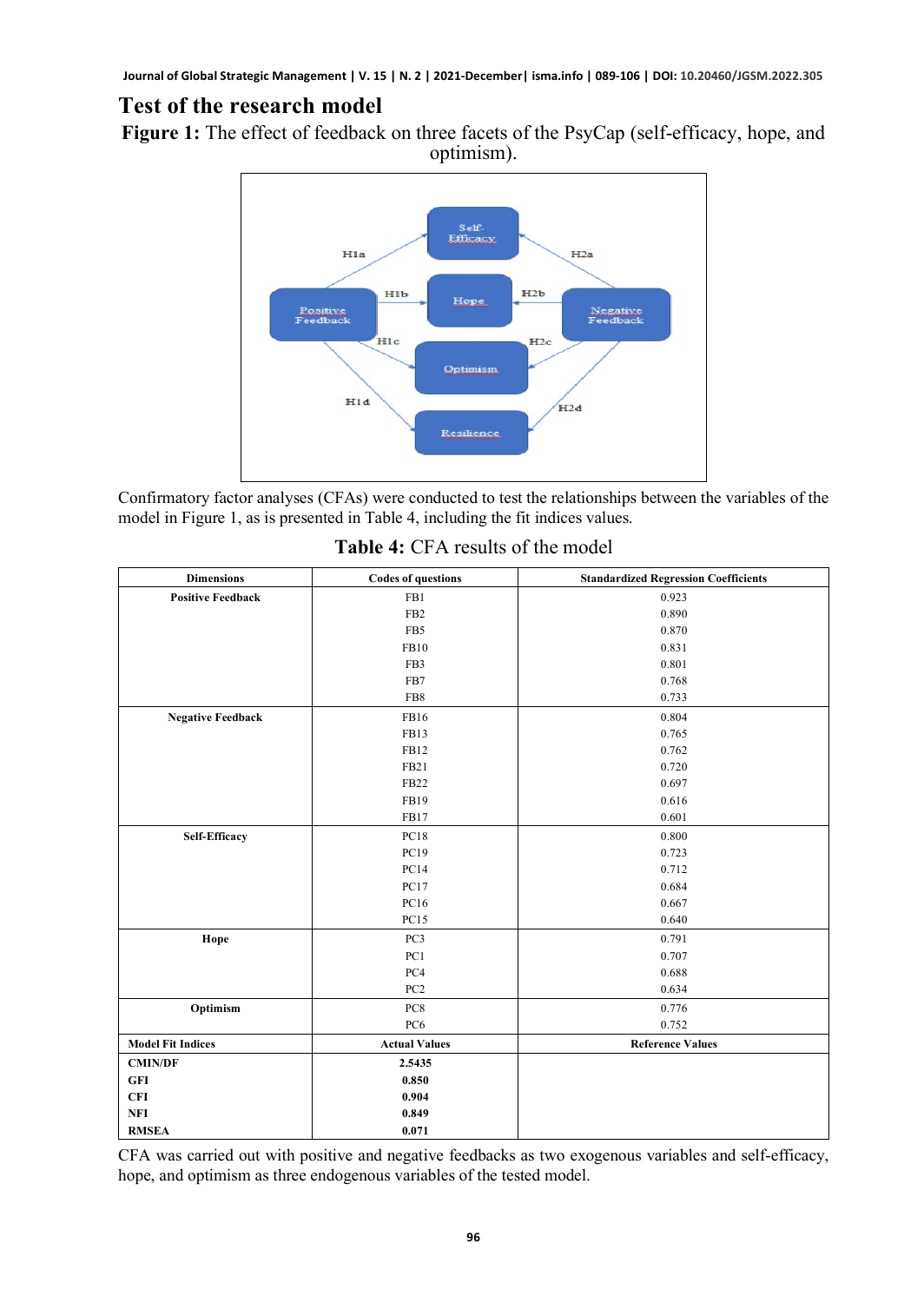In terms of the model fit, the likelihood ratio chi-square test, CMIN/df ratio, of 2.545 that is less than 3, explains the fitness of the actual model to the assumed one (Carmen and McIber, 1981). On the other hand, comparative fit index (CFI) of 0.904, is greater than 0.90 (Bentler, 1990) and RMSEA (Browne and Cudeck, 1993) values of 0.71, being less than 0.80 are acceptable values for the model fit.

Jayaram, Kanna, and Tan (2004, cited in Civelek, 2017:16) mentioned that the minimum required sample volume of the tested sample should be ten times of the tested statements. In this study, the tested number is 42 categorized statements (with five points Likert-scale) hence the minimum required sample volume could not, unfortunately, be obtained, instead, 307 has been hardly received. Therefore, the goodness of fit (GFI) of 850 (Tanaka and Huba, 1985) and normed fit- NFI of 0.849 and Tucker-Lewis -TLI (Bentler and Bonnett, 1980) indices that are close to 0.90, accepted as the good fitness of the model, regarding the sample size smaller than the ideal volume (Xia and Yang, 2019).

The correlation coefficients of the latent variables and the AVE and CR values are presented in Table 5.

|                                                                                           | <b>Positive</b><br>Feedback | <b>Negative</b><br>Feedback                         | <b>Self-Efficacy</b> | Hope                                         | Optimism    |
|-------------------------------------------------------------------------------------------|-----------------------------|-----------------------------------------------------|----------------------|----------------------------------------------|-------------|
| <b>Positive Feedback</b><br><b>Negative Feedback</b><br>Self-efficacy<br>Hope<br>Optimism | $(0.833)*$<br>0.786         | $(0.713)$ *                                         | $(0.706)$ *          | $(0.707)$ *                                  |             |
|                                                                                           |                             |                                                     |                      |                                              | $(0.768)$ * |
| $AVE**$                                                                                   | 0.69                        | 0.51                                                | 0.50                 | 0.50                                         | 0.58        |
| $CR***$                                                                                   | 0.94                        | 0.88                                                | 0.86                 | 0.80                                         | 0.74        |
| Cronbach's Alpha                                                                          | 0.942                       | 0.885                                               | 0.868                | 0.787                                        | 0.734       |
| 46.771<br>$C + T$<br>the contract of the contract of the                                  | 1.1                         | $C_{1}^{n}$ $1^{n}$ $1^{n}$ $1^{n}$ $1^{n}$ $1^{n}$ | $0.1 \pm \sqrt{10}$  | $\cdot \sim$ $\cdot$ $\cdot$ $\cdot$ $\cdot$ | 1.111.77    |

**Table 5:** Correlation coefficients and AVE and CR values

\* The root square of AVE; a correlation coefficient below the root square of the AVE verifies discriminant validity (Civelek, 2018:44); \*\* The threshold is  $>=0.5$ ; \*\*\* The threshold is  $>=0.7$ , p $<=0.05$ 

All reliability ratios of the constructs (CR) of the model are equal and/or higher than the threshold ratio of 0.70, and average variance extracted (AVE) values of all dimensions are above or equal threshold value of 0.50, indicating a successful explanation of the latent variables by their observed variables (Sharif, 2013). AVE values equal and greater than 0.5, and all constructs reliability values greater than AVE values, shows us the convergent validity, and the correlation coefficient below the root square of the AVE verifies discriminant validity as indicated in Table 5. Furthermore, the statistically significant fit indices obtained because of CFA also bring nomological and face validity. In other words, different constructs that had been chosen (indicating face validity) from the previous studies, were consistently explained (indicating nomological validity) in the model (Paswan 2009). In conclusion, all necessary checkpoints were verified to pass the path analysis.

# **Path Analysis**

As a result of the path analysis, positive feedback has a negative relationship with self-efficacy whereas negative feedback has a positive relationship, and the critical ratio values of positive and negative feedback are above the threshold t value of 1.96 at a 5% significance level., as indicated by the figures in Table 6.

| <b>Path to Self-Efficacy</b> | <b>Regression Coefficients</b> | <b>Critical Ratio</b> | Significance Level |
|------------------------------|--------------------------------|-----------------------|--------------------|
| <b>Positive Feedback</b>     | -0.174                         | -1.962                | 0.050              |
| <b>Negative Feedback</b>     | 0.302                          | 3.138                 | 0.002              |

**Table 6:** Regression coefficients: Self-Efficacy is endogenous.

According to the significance levels in Table 6, it can be concluded that H1a and H2a are supported.

Receiving positive feedback affects self-efficacy in a slightly negative way. Maybe employees do not push themselves to stand out in their job due to their belief in being appreciated by their seniors. On the other hand, negative feedback's impact on self-efficacy is higher than positive feedback. Based upon the regression coefficient of 0.302. Probably, employees who are not happy with negative feedback afford all their skills in their job, and try standing out, to be appreciated, next time,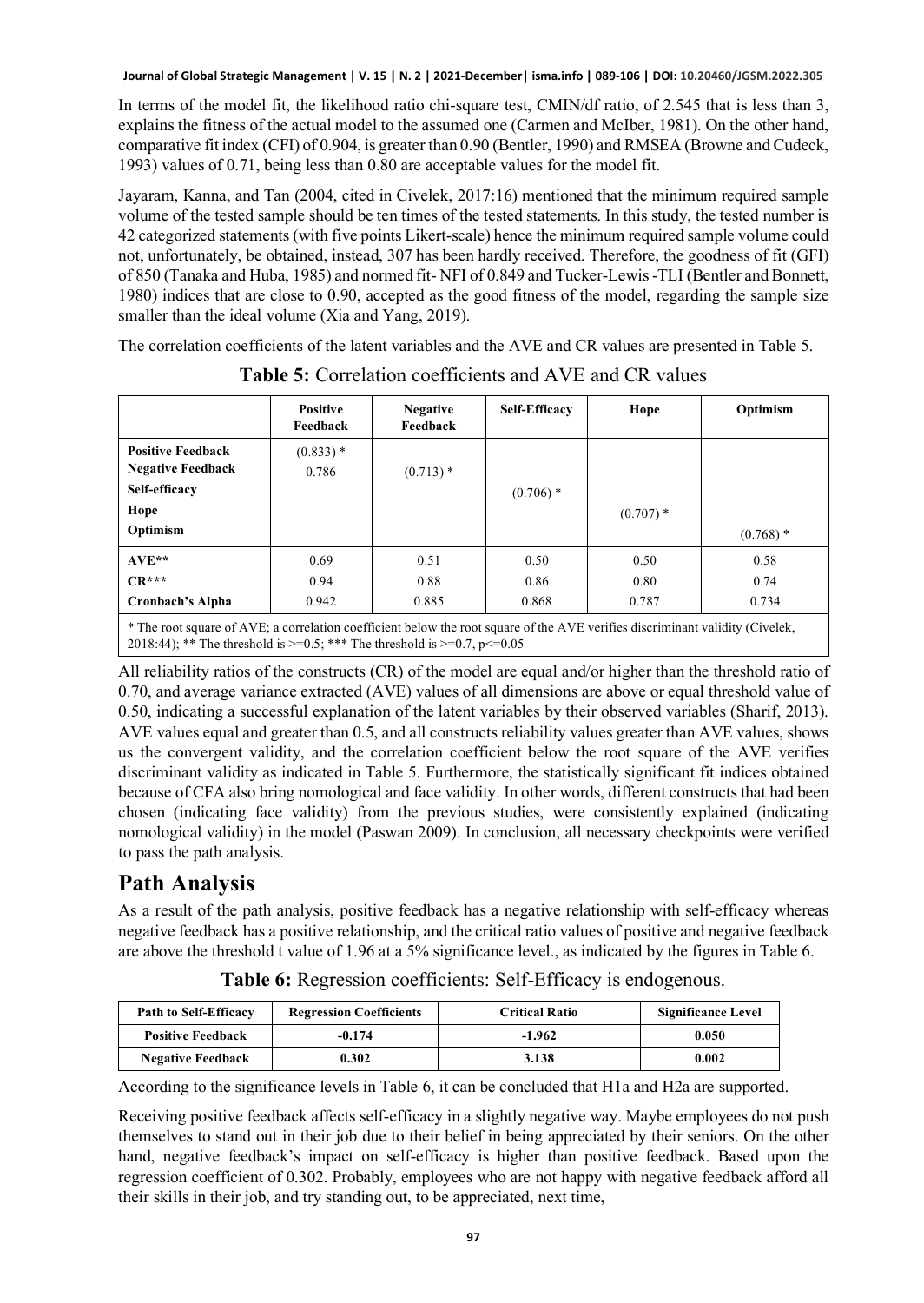| Path to Hope             | <b>Regression Coefficients</b> | <b>Critical Ratio</b> | <b>Significance Level</b> |
|--------------------------|--------------------------------|-----------------------|---------------------------|
| <b>Positive Feedback</b> | -                              | ۰                     | -                         |
| <b>Negative Feedback</b> | 0.167                          | 2.356                 | 0.018                     |

#### **Table 7:** Regression coefficients: Hope is endogenous.

As seen in Table 7, there is no path between positive feedback and hope, hence H1b is not supported, positive feedback does not affect hope. Nevertheless, negative feedback positively influences hope, with an acceptable t value of 2.356, greater than the threshold of 1.96 at a 5% significance level. H2b is supported.

**Table 8** Regression coefficients: Optimism is endogenous.

| <b>Path to Optimism</b>  | <b>Regression Coefficients</b> | <b>Critical Ratio</b> | <b>Significance Level</b> |
|--------------------------|--------------------------------|-----------------------|---------------------------|
| <b>Positive Feedback</b> | 0.265                          | 3.300                 | 0.000                     |
| <b>Negative Feedback</b> |                                | -                     |                           |

As shown in Table 7, there is no path between negative feedback and optimism, therefore H2c is not supported, negative feedback does not impact optimism. Meanwhile, positive feedback has a positive impact on optimism related to the regression coefficient of 0.265, with an acceptable t value of 3.300 greater than the threshold of 1.96 at a 5% significance level. H1c is supported.

Since the facet of resilience did not appear in this investigation, there is no way to find out the effect of positive and negative feedback on resilience. Consequently, H1d and H2d could not be supported.

### **The moderating effects of total seniority on feedback and three dimensions of PsyCap**

As the last step of this empirical study, the moderating effects of total seniority on feedback and three dimensions of PsyCap were tested separately. Before testing the effects of the moderator, the standardized values of all the variables, which are referred to as Z variables in the models, and the interaction of the predictor(s) and moderator were calculated with the program SPSS v21, and the Z and interaction values were tested with AMOS v21. The standardized values were preferred to be used to detect possible outliers, high leverage points and highly influential points to succesfully test moderating effects(statistics.laerd.com).

| Path to Z Self- Efficacy     | <b>Regression Coefficients</b> | <b>Significance Level</b> |
|------------------------------|--------------------------------|---------------------------|
| Z Positive Feedback          | 0.135                          | 0.016                     |
| Z Total Seniority            | 0.172                          | 0.002                     |
| Interaction of Positive      | $-0.126$                       | 0.024                     |
| Feedback and Total Seniority |                                |                           |
| Z Negative Feedback          | $-0.004$                       | 0.949                     |
| Z Total Seniority            | 0.161                          | 0.001                     |
| Interaction of Negative      | $-0.115$                       | 0.041                     |
| Feedback and Total Seniority |                                |                           |

**Table 9:** Total Seniority Moderate Positive and Negative Feedback on Self-Efficacy

The above table (table 9) demonstrates the significance level of the interaction between positive and negative feedbacks and total seniority. Positive feedback and total seniority separately impact self-efficacy, moreover, they influence self-efficacy, together. It means, total seniority moderates the effect of positive feedback on self-efficacy, in a negative way due to the negative regression coefficient of -0.115. In conclusion, H3a is supported. On the other hand, although the composite power of negative feedback and total seniority on self-efficacy is relevant at a 5 percent significance level, the path to negative feedback is not statistically significant Therefore, H3b is not supported.

**Table 10:** Total Seniority Moderate Positive Feedback on Optimism

| Path to Z Optimism                         | <b>Regression Coefficients</b> | <b>Significance Level</b> |
|--------------------------------------------|--------------------------------|---------------------------|
| Z Positive Feedback                        | 0.106                          | 0.063                     |
| Z Total Seniority                          | 0.098                          | 0.086                     |
| Interaction of Positive Feedback and Total | $-0.031$                       | 0.580                     |
| Seniority                                  |                                |                           |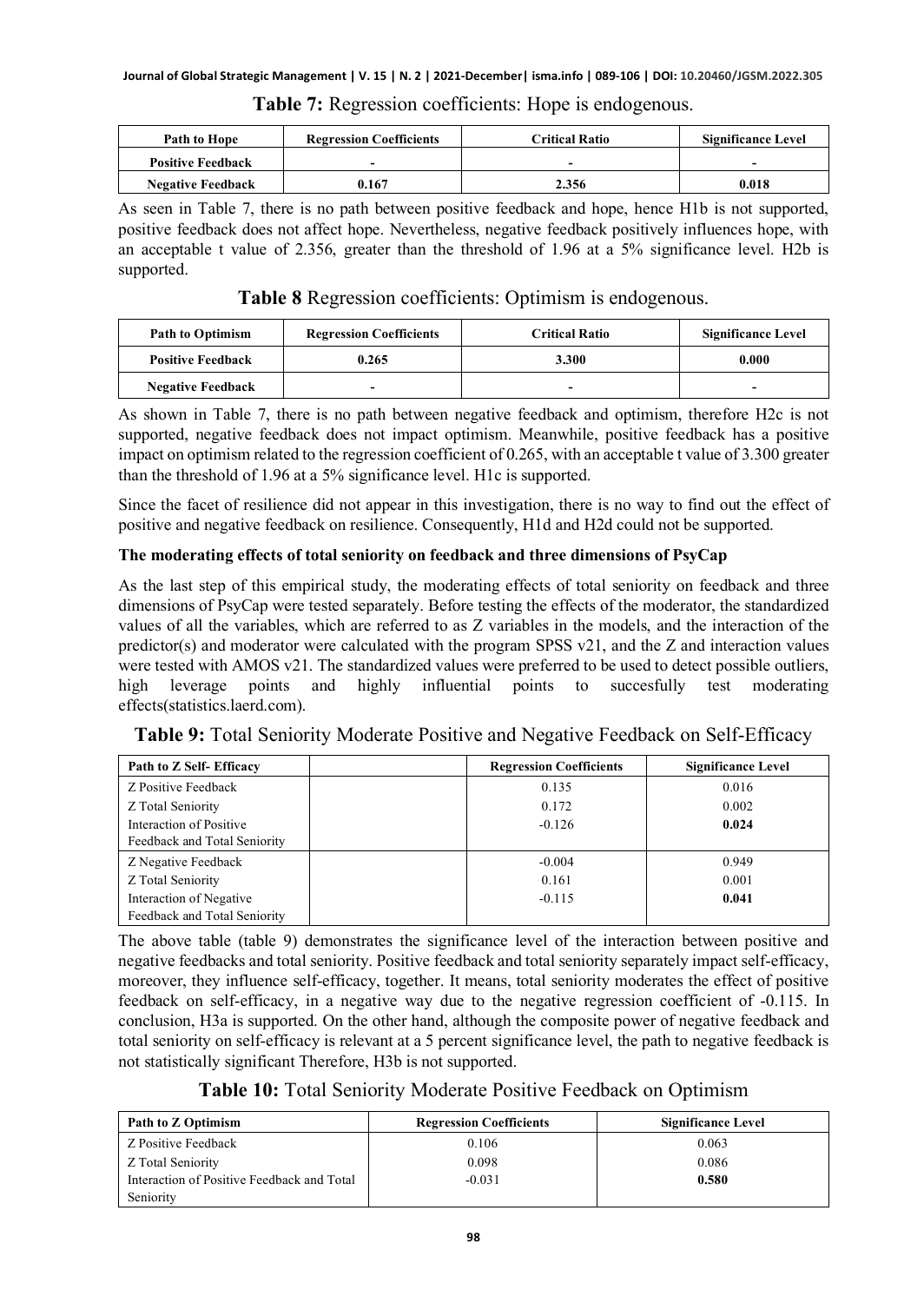The significance level of the interaction of positive feedback and total seniority is above 0.05, therefore, total seniority does not moderate the impact of positive feedback on optimism.H3c is not supported.

**Table 10:** Total Seniority Moderate Negative Feedback on Optimism

| Path to Z Hope                       | <b>Regression Coefficients</b> | <b>Significance Level</b> |
|--------------------------------------|--------------------------------|---------------------------|
| Z Negative Feedback                  | 0.058                          | 0.310                     |
| Z Total Seniority                    | 0.067                          | 0.238                     |
| Interaction of Negative Feedback and | $-0.137$                       | 0.016                     |
| <b>Total Seniority</b>               |                                |                           |

As the last step, the moderating effect of total seniority on the relationship of positive feedback and hope was observed. Although the interacted coefficient is statistically significant at 5 percent, other paths are not statistically significant. Significance levels are above 0.05 therefore, H3d is not supported, total seniority does not moderate the effect of negative feedback on hope.



**Figure2:** Final Model

Figure 2 is the finalized model of this study which shows all relationships between the variables of the tested model at a 5% significance level. As it is seen in the path analysis; both positive and negative feedbacks directly influence self-efficacy. On the other hand, positive feedback does not affect hope whereas negative feedback does. Again, positive feedback impacts optimism but negative feedback naturally does not. Moreover, among all the above available relationships, only positive feedback and selfefficacy are moderated by total seniority. It can therefore be concluded that the relationship between positive feedback and self-efficacy will be affected slightly in a negative direction in case of increasing total seniority. The total seniority effect would be positive to bring up self-efficacy due to the negative regression coefficient between positive feedback and self-efficacy, which would be turned positive direction while increasing seniority.

As we sum up the results of the hypotheses tests; H1a, H1c, H2a, H2b, H3a were supported whereas, H1b, H1d, H2c, H2d, H3b, H3c, H3d were not.

### **DISCUSSION AND CONCLUSION**

At the beginning of the discussion part of this study, we looked from a broader framework, and we wanted to begin addressing a question: How much importance do organizations continue to give to internal customers while most of the work is left to robots in today's rapidly changing and developing technological world?" In the 1990s, Barney's resource-based approach stressed the importance of human resources for companies to provide a sustainable advantage. Competencies, capabilities, skills, or strategic assets are seen as a source of sustainable competitive advantage (Mabey et al., 1998) in the resource-based approach because of their valuable, rare, inimitable, and non-substitutable attributions (Barney, 1991). The employee must have the ability to evaluate his or her performance to be able to create a sense of competence. Perceptions about one's response capability are closely associated with a psychological state of the organism frequently described as a feeling of competence (Deci, 1975). Either the result of the task itself or the feedback of others provides the information needed to make a judgment about competence. Hackman and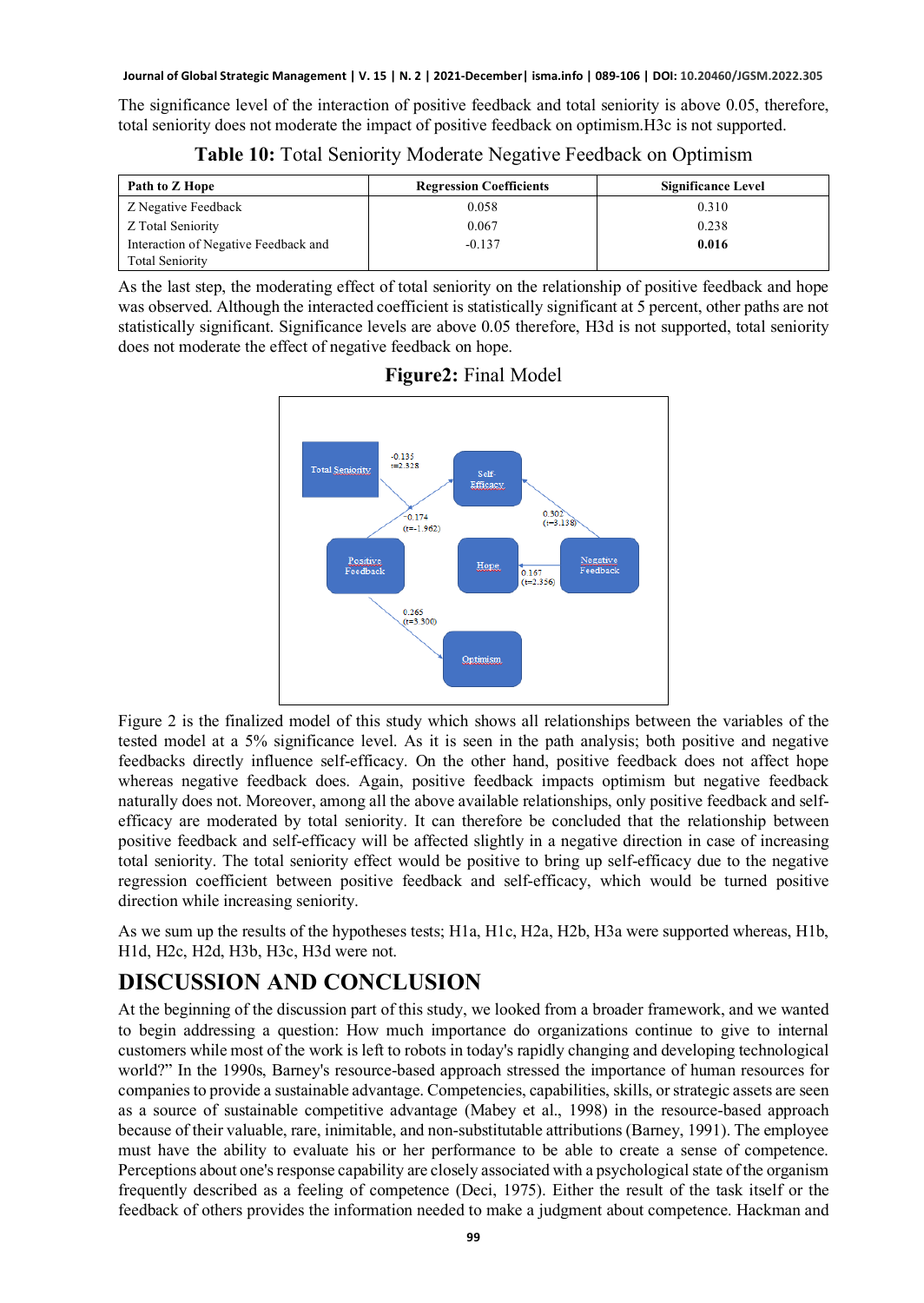Oldham (1976) therefore emphasize that the greater the amount of feedback provided on a job, the greater will be the motivating potential of the job. Therefore, although rapid developments in technology have led us to different ways of working and forms of communication, we believe that the human resource of an organization is still the most important asset, and we assume that receiving positive and negative feedback is related to the psychological capital of internal customers.

In line with the hypothesis, the results of this research proved that either positive or negative feedback is related to different subdimensions of PsyCap. According to the results, both positive and negative feedback is statistically affecting self-efficacy. This is an expected result as it coincides with the literature. An individual's perception of having successfully performed own tasks is the most reliable predictor of selfefficacy (Britner and Pajares, 2006; Joet, Usher and Bressoux, 2011; Usher, 2009; Usher and Pajares, 2008). Social persuasion such as positive feedback and encouragement or negative feedback regarding one's capability from others (Chase, 1998; Zeldin and Pajares, 2000) can also affect self-efficacy appraisals (Usher and Pajares, 2008).

There is a long-standing precedent of using feedback that negatively evaluates another's performances, or attributes, terming it as failure feedback (Brockner, 1979; Svensson, 2015; Van-Dijk and Kluger, 2004). The feeling of failure, often linked with unpleasant emotions, low self-efficacy, and anxiety is coupled with a sense of hope and a recognition of the potential towards greater learning and goal progress. In other words, failure can be framed positively when feedback is interpreted as providing a path to improvement (Fong. et al, 2017). In line with the literature, the results of this study showed that positive feedback does not influence hope whereas negative feedback has a positive impact on hope.

Moreover, according to the results, a statistically positive impact of positive feedback on optimism, appeared. People with an optimistic outlook see setbacks as challenges and opportunities that can eventually lead to success (Luthans et al. 2005). So that the result of our study is consistent with previous studies. Optimism is related to positive feedback. Kuntz et al (2016) state resiliency as a behavioral capability, which reflects resource utilization and the ability to continually adapt at work (Kuntz et al., 2016). The results of this study showed that neither positive feedback nor negative feedback does not influence resilience. The emerging result can be explained as when an individual can cope with the negative consequences by him/herself maybe he/she may not need the thoughts and the guidance of others.

The aim of this study is not only to reveal the relationship between feedback and PsyCap's subdimensions but also to analyze the moderating effect of job tenure on these two variables. In this study, job tenure is evaluated as total tenure in work life span, total seniority. Human capital theory suggests that job tenure would be associated with greater job performance because employees gain more tacit knowledge about how to perform their jobs effectively over time (Schmidt, Hunter, & Outerbridge, 1986). In line with the theory, in our study, we assume that the length of the tenure period can moderate the strength of the relationship between positive/ negative feedback and subdimensions of PsyCap. Consequently, it is revealed that the effect of positive feedback on self-efficacy is moderated by total seniority. Gist and Mitchell (1992), described self-efficacy as an individual's perception of personal task capability (which is not inherently an evaluative perception). To modify their behavior, people require not only knowledge and skills but also beliefs that they can change their behavior and improve themselves (Karoly, 1993; Kuhl, 1984; Markus and Nurius, 1986; Mischel, Cantor, and Feldman, 1996). In line with the previous studies, our study showed that the greater the total work experience would mean more possibility of receiving positive feedback which may tend to affect the beliefs and perceptions of personal task capability.

Personality traits have been widely recognized to have significant effects on various individual outcomes that are also suggested to be influenced by PsyCap (Barrick and Mount, 1991; Zimmerman, 2008). Moreover, the concept of leader-member exchange (sometimes labeled LMX) recognizes the fact that leaders do not have the same relationship with each of the followers, but they rather develop a specific relationship with each subordinate (Graen and Uhl-Bien, 1995). Social exchange theory predicts that these reciprocal relationships can predict many organizational outcomes. (Cropanzano and Mitchell, 2005). The assumption of these cases becomes a limitation in the research. Therefore, in future researches, personal traits and leader-member exchange can be analyzed concerning feedback and PsyCap. Furthermore, previous studies proved that PsyCap may have a positive effect on work attitudes and behaviors, Nevertheless, none of these outcomes is analyzed considering the effect of feedback. So that, in the future researches feedback may be analyzed as a moderating factor between PsyCap and job satisfaction,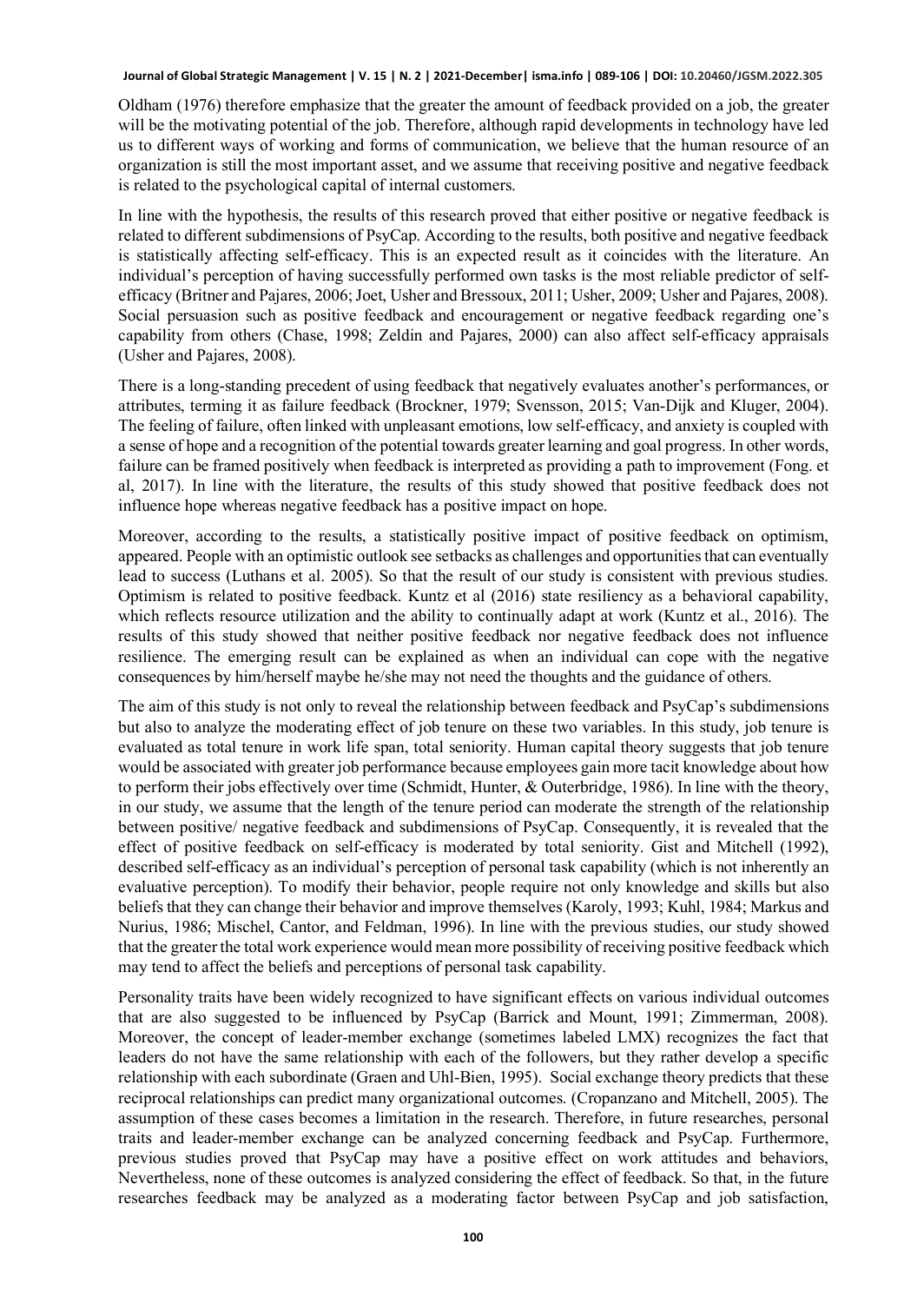organizational commitment, absenteeism, turnover intention, organizational citizenship behavior (OCB), and work performance. Lastly, at the beginning of this research, we targetted to reach at least 440 employees but unfortunately, as a limitation, we were able to hardly reach only 307 employees from diffierent companies. Furthermore, another limitation is common methods variance which refers to the shared variance among measured variables that arises when they are assessed using a common method (Spector & Brannick, 2009). In addition to this, the results might be affected by the sociability of respondents who want to provide positive answers.

Consequently, in an era of the growing concern of ambiguity of the rapid change in business life, where employees have trouble seeing what is next, either positive or negative feedback affects the psychological capital of employees. This research aims to add value to the literature by pointing out, a specific subject which is not been analyzed before, the relation between feedback and PsyCap. In addition to this, the results of this study add value also to the practice proving that giving feedback to the employees can affect their self-efficacy, hope, and optimism.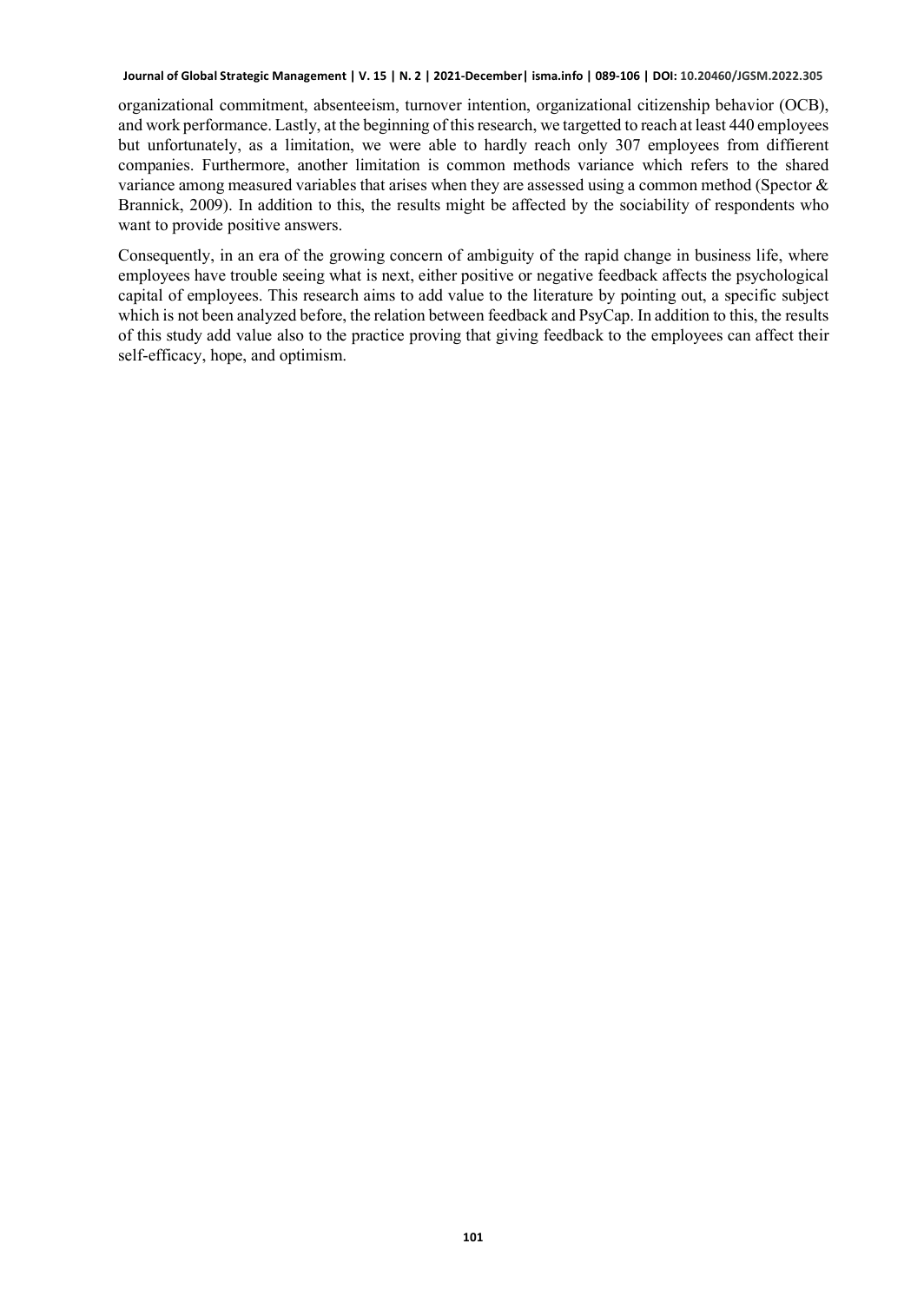### **REFERENCES**

Abramson L.Y., Seligman M.E.P., and Teasdale J.D. (1978), "Learned Helplessness in Human: Critique and Reformulation", Journal of Abnormal Psychology, 87, pp.32-48.

Adams, V. H., Snyder, C. R., Rand, K. L., King, E. A., Sigmon, D. R., and Pulvers, K. M. (2002), "Hope in the Workplace", in Giacolone, R. and Jurkiewicz, C. (Eds.), Handbook of Workplace Spirituality and Organizational Performance, Sharp, New York, USA, pp. 367-377.

Ashford, S. J, and Tsui, A. S. (1991), "Self-Regulation for Managerial Effectiveness: The Role of Active Feedback Seeking", Academy of Management Journal, 34, pp.251–280.

Ashford, S. J., Blatt, R., and VandeWalle, D. (2003), "Reflections on the Looking Glass: A Review of Research on Feedback-Seeking Behavior in Organizations", Journal of Management, 29, pp.773–799.

Bandura, A. (1986), Social Foundations of Thought and Action: A Social Cognitive Theory, Prentice-Hall, Englewood Cliffs, NJ, USA.

Bandura, A., and Cervone, D. (1983), "Self-Evaluative and Self-efficacy Mechanisms Governing the Motivational Effects of Goal Systems", Journal of Personality and Social Psychology, 45, pp.1017-1028.

Barney, J.B. (1991), "Firms' Resources and Sustained Competitive Advantages", Journal of Management,17, pp.99–120.

Barrick, M.R.and Mount, M.K. (1991), "The Big Five Personality Dimensions and Job Performance: A Meta-Analysis", Personnel Psychology, 44, pp. 1-26.

Bentler, P.M. (1990), "Comparative Fit Indexes in Structural Models", Psychological Bulletin, 107, pp. 238-246.

Bentler, P.M. and Bonett, D.G. (1980), "Significance Tests and Goodness of Fit in the Analysis of Covariance Structures", Psychological Bulletin, 88, pp.588-606.

Brockner, J. (1988), Self-Esteem at Work: Research, Theory, and Practice. D.C. Heath & Co, Lexington, Kentucky, USA.

Bowen, DE., and Schneider, B. (1988), "Services Marketing and Management: Implications for Organisational Behavior", in Stow, B. and Cummings LL, (eds), Research in Organisational Behavior, JAI Press, 10, Greenwich, CT, 10.

Britner, S. L., and Pajares, F. (2006), "Sources of Science Self-Efficacy Beliefs of Middle School Students", Journal of Research in Science Teaching,43, pp.485–499.

Brockner, J. (1979), "The Effects of Self-Esteem, Success–Failure, and Self-Consciousness on Task Performance", Journal of Personality and Social Psychology, 37, pp.1732–1741.

Carmines, E G and McIver, J. P. (1981), "Analysing Models with Unobserved Variables, in Bohrnstedt, G. W., and Borgatta, E, F. (eds), Social Measurement, Current Issues, Sage, London, pp. 65-115.

Chase, M. A. (1998), "Sources of Self-Efficacy in Physical Education and Sport", Journal of Teaching in Physical Education, 18, pp.76–89.

Civelek, M.E. (2018), The Methodology of Structural Equation Modelling*,* Beta Publications, Istanbul, Turkey.

Cropanzano, R. and Mitchell, M. S. (2005), "Social Exchange Theory: An Interdisciplinary Review", Journal of Management, 31(6), pp.874-900.

Curry, L. A., Snyder, C. R., Cook, D. I., Ruby, B. C., and Rehm, M. (1997), "The role of Hope in Student-Athlete Academic and Sports Achievement", Journal of Personality and Social Psychology, 73, pp.1257-1267.

Deci, E. L. (1975), Intrinsic Motivation, *Plenum* Press, New York, USA.

Demirbaş E. and Özek, H. (2020), "How Internal Customers' Job Tenure affects Four Dimensions of PsyCap", Journal of Yasar University, 15 (Special Issue), pp.316-328.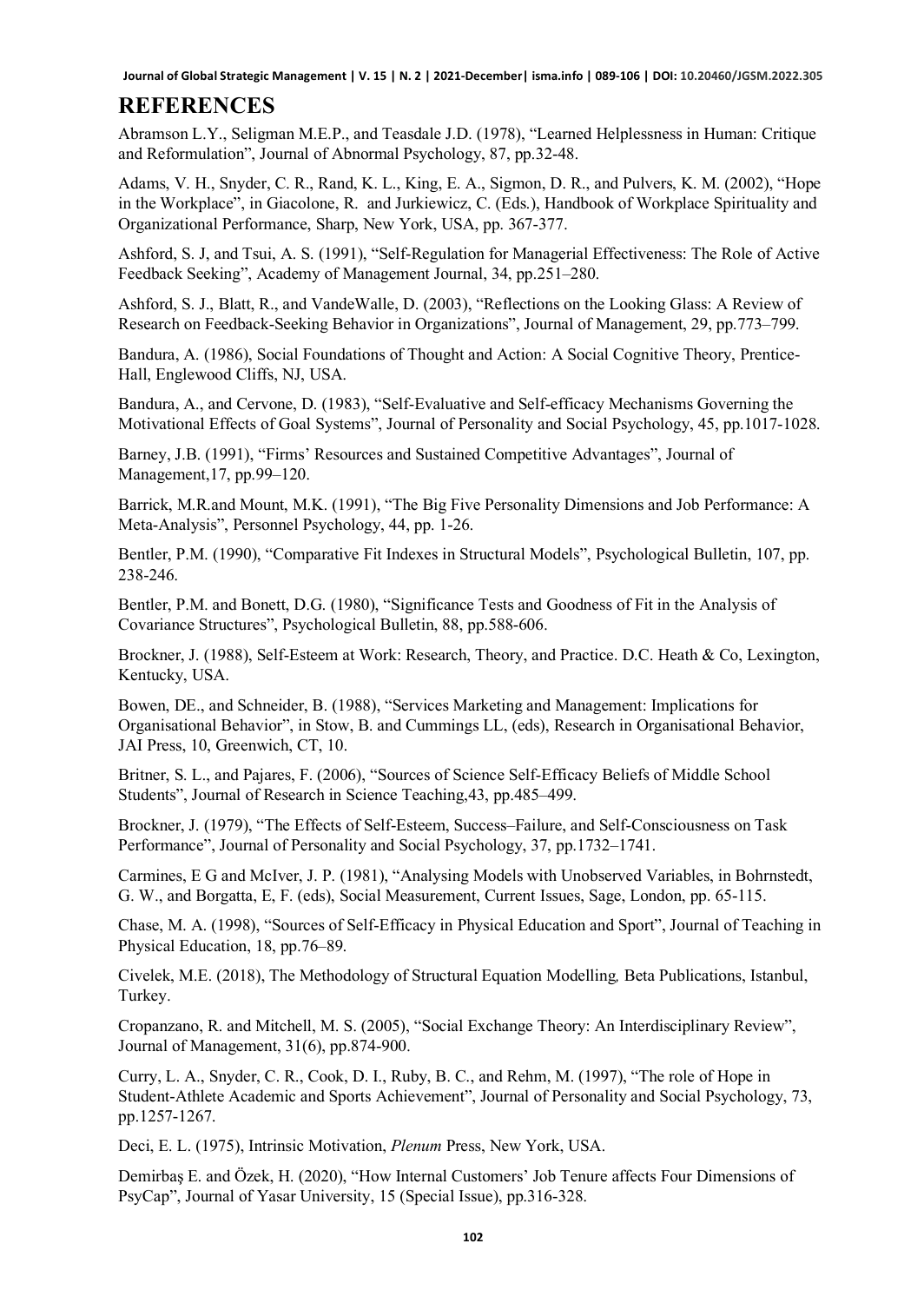Durmuş (Sipahi), B. and Yurtkoru, E.S. and Çinko, M. (2010), Data Analysis with SPSS in Social Sciences, 3rd.ed., Beta Publications, Istanbul, Turkey.

Erkuş, A., Fındıklı, M.A. (2013), "Psikolojik Sermayenin İş Tatmini, İş Performansı ve İşten Ayrılma Niyeti Üzerindeki Etkisine Yönelik Bir Araştırma", İstanbul Üniversitesi İşletme Fakültesi Dergisi, 42 (2), pp.302-318.

Fong, C. J., Schallert, D.L., Williams, K. M., Williamson, Z. H., Warner, J. R., Lin, S., Kim, Y. W. (2018), "When Feedback Signals Failure but Offers Hope for Improvement: A Process Model of Constructive Criticism", Thinking Skills and Creativity, 30, pp.42-53.

George W. (1990), "Internal Marketing and Organisational Behavior: A Partnership in Developing Customer-Conscious Employees at Every Level", Journal of Business Research, 20, pp.63 - 70.

Gist, M.E., and Mitchell, T.R. (1992), "Self-Efficacy: A Theoretical Analysis of Its Determinants and Malleability", Academy of Management Review, 17, pp.183-211.

Graen, G. B., and Uhl-Bien, M. (1995), "Relationship-Based Approach to Leadership: Development of Leader-Member Exchange (LMX) Theory of Leadership Over 25 Years: Applying a Multi-Level Multi-Domain Perspective", The Leadership Quarterly, 6(2), pp. 219-247.

Gummesson E. (1987), "The New Marketing—Developing Long-Term Interactive Relationships", Long Range Plan, 20(4), pp.10- 20.

Hackman, J. R., and Oldham, G. R. (1975), "Development of the Job Diagnostic Survey", Journal of Applied Psychology, 60, pp.159-170.

Herold, D.M. and Parsons, C.K (1985), "Assessing the Feedback Environment in Work Organizations: Development of the Job Feedback Survey", Journal of Applied Psychology, 70(2), pp.290-305.

Hobfoll, S. E., Stevens N. R. and Zalta, A. K. (2015), "Expanding the Science of Resilience: Conserving Resources in the Aid of Adaptation, Psychological Inquiry", An International Journal for the Advancement of Psychological Theory*,* 26 (2), pp.174-180.

Hunter, L.W., and Sherry. M. B. T. (2007), "Feeling the Heat: Effects of Stress, Commitment, and Job Experience on Job Performance", Academy of Management Journal, 50(4), pp. 953–968.

Ilgen, D. R., Fisher, C. D., and Taylor, S. M. (1979), "Consequences of Individual Feedback on Behavior in Organizations", Journal of Applied Psychology*,* 64, pp.349–371.

Jayaram, J., Kannan, V., and Tan, K.C. (2004), Influence of Initiators on Supply Chain Value Creation, in Civelek, M.E. (2017), The Methodology of Structural Equation Modelling, Beta Publications, İstanbul, p.16.

Joet, G., Usher, E. L., and Bressoux, P. (2011), "Sources of Self-Efficacy: An Investigation of Elementary School Students in France", Journal of Educational Psychology, 103, pp.649–663.

Karoly, P. (1993), "Mechanisms of Self-Regulation: A systems view", Annual Review of Psychology, 44, pp.23-52.

Kluger, A.N., and DeNisi, A. (1996), "The Effects of Feedback Interventions on Performance: A Historical Review, a Meta-Analysis, and a Preliminary Feedback Intervention Theory", Psychological Bulletin, 119, pp. 254–284.

Kuhl, J. (1984), "Volitional Aspects of Achievement Motivation and Learned Helplessness: Toward a Comprehensive Theory of Action Control", in Maher, B.A. (Ed.), Progress in Experimental Personality Research, Academic Press, 13, New York, USA. pp. 99-171.

Kuntz, J., Naswall, K. and Malinen, S. (2016), "Resilient Employees in Resilient Organisations: Flourishing Beyond Adversity", Industrial and Organisational Psychology, 9(2), pp.456-462.

Larson, J.R. (1989), "The Dynamic Interplay Between Employees' Feedback-Seeking Strategies and Supervisors' Delivery of Performance Feedback", Academy of Management Review, 14, pp. 408–422.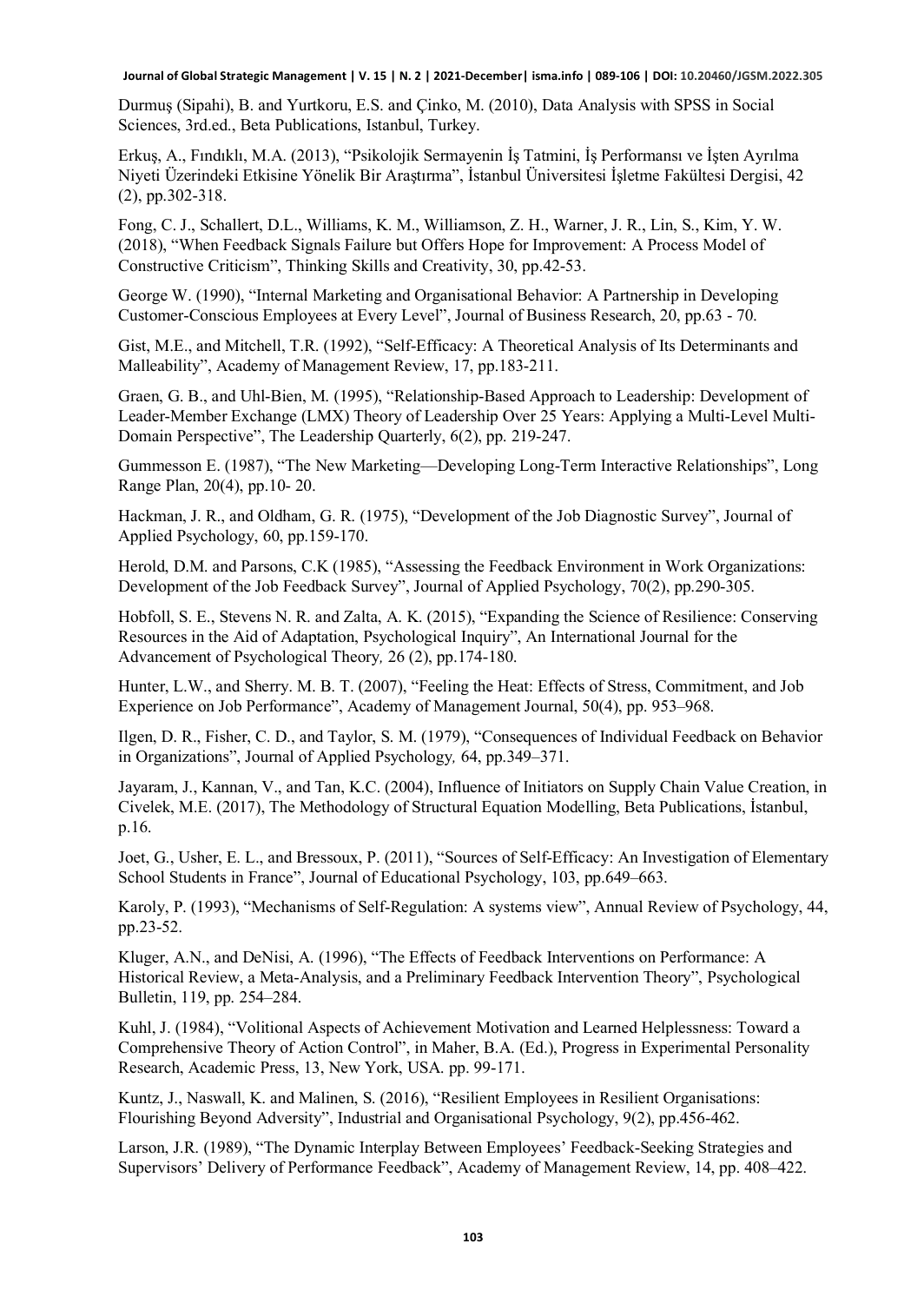Locke, E.A., and Latham, G.P. (2002), "Building a Practically Useful Theory of Goal Setting and Task Motivation", American Psychologist, 57, pp.705–717.

Luthans, F., Youssef, C. and Avolio, B. (2007), Psychological Capital: Investing and Developing Positive Organizational Behavior, Oxford University Press, New York, NY, USA.

Luthans, F., Avolio, B. J., Walumbwa, F. O., and Li, W. (2005), "The Psychological Capital of Chinese Workers: Exploring the Relationship with Performance", Management and Organization Review, 1, pp.247-269.

Luthans, F., Van Wyk, R., and Walumbwa, F. O. (2004), "Recognition and Development of Hope for South African Organizational Leaders", Leadership and Organization Development Journal, 25, pp. 512- 527.

Luthans, F. (2002a), "The Need for, and Meaning of Positive Organizational Behavior", Journal of Organizational Behavior, 2, pp. 695-706.

Luthans, F., and Jensen, S. M. (2002), "Hope: A New Positive Strength for Human Resource Development", Human Resource Development Review, 1, pp.304-322.

Mabey, C., Salaman, G., and Storey, J. (1998), "Strategic Human Resource Management, Sage, London, England.

Malhotra, N. (2009). Marketing Research: An Applied Orientation, 6th. Ed. Pearson, New Jersey, USA.

Markus, H., and Nurius, P. (1986), "Possible selves", American Psychologist, 41, pp.954-969.

Mischel, W., Cantor, N., and Feldman, S. (1996), The Nature of Willpower and Self-Control, in Higgins, E.T. and Kruglanski, A.W. (Eds.), Social Psychology: Handbook of Basic Principles, Guilford, New York, USA. pp. 329-360).

Mohrw-Jackson, I. (1991), "Broadening the market orientation: An Added Focus on İnternal Customers", Human Resource Management, 30(4), pp.455-467. 67

Moss, S. E., Valenzi, E. R., and Taggart, W. (2003), "Are You Hiding from Your Boss? The Development of a Taxonomy and Instrument to Assess the Feedback Management Behaviors of Good and Bad Performers", Journal of Management, 29, pp. 487–510.

Ng, Thomas W.H., and Feldman, D.C. (2010), "Organizational Tenure and Job Performance", Journal of Management, 36(5), pp.1220–50.

Parker, S. (1998), "Enhancing Role Breadth Self-Efficacy: The Roles of Job Enrichment and Other Organizational Interventions", Journal of Applied Psychology, 83(6), pp.835-852.

Paswan, A. (2009), Confirmatory Factor Analysis and Structural Equations Modeling: An Introduction. Cob.unt.edu/CFA-SEM. May. (Accessed December 3, 2021).

Pearce, J.L., and Porter, L.W. (1986), "Employee Responses to Formal Performance Appraisal Feedback", Journal of Applied Psychology, 71, pp.211–218.

Peterson, S. J., and Luthans, F. (2003). "The Positive Impact and Development of Hopeful Leaders", Leadership and Organization Development Journal, 24(1), pp. 26-31.

Phillips, J.M., Hollenbeck, J.R., and Ilgen, D.R. (1996), Prevalence and Prediction of Positive Discrepancy Creation: Examining a Discrepancy Between Two Self-Regulation Theories", Journal of Applied Psychology, 81, pp.498–511.

Scheier, M.F and Carver, C.S. (1985), "Optimism, Coping, and Health Assessment and Implications of Generalized Outcome Expectancies", Health Psychology, 4(3), pp. 219-247.

Schmidt, E L., Hunter, J. E., and Outerbridge, A. N. (1986), "The Impact of Job Experience and Ability on Job Knowledge, Work Sample Performance, and Supervisory Ratings of Job Performance", Journal of Applied Psychology, 71, pp.432-439.

Sharif, S.P. (2013). Book Summary: Applied Multivariate Research: Design and Interpretation. http: // saeedsharif.com/tag/path-analysis/ August. (Accessed December 03, 2021).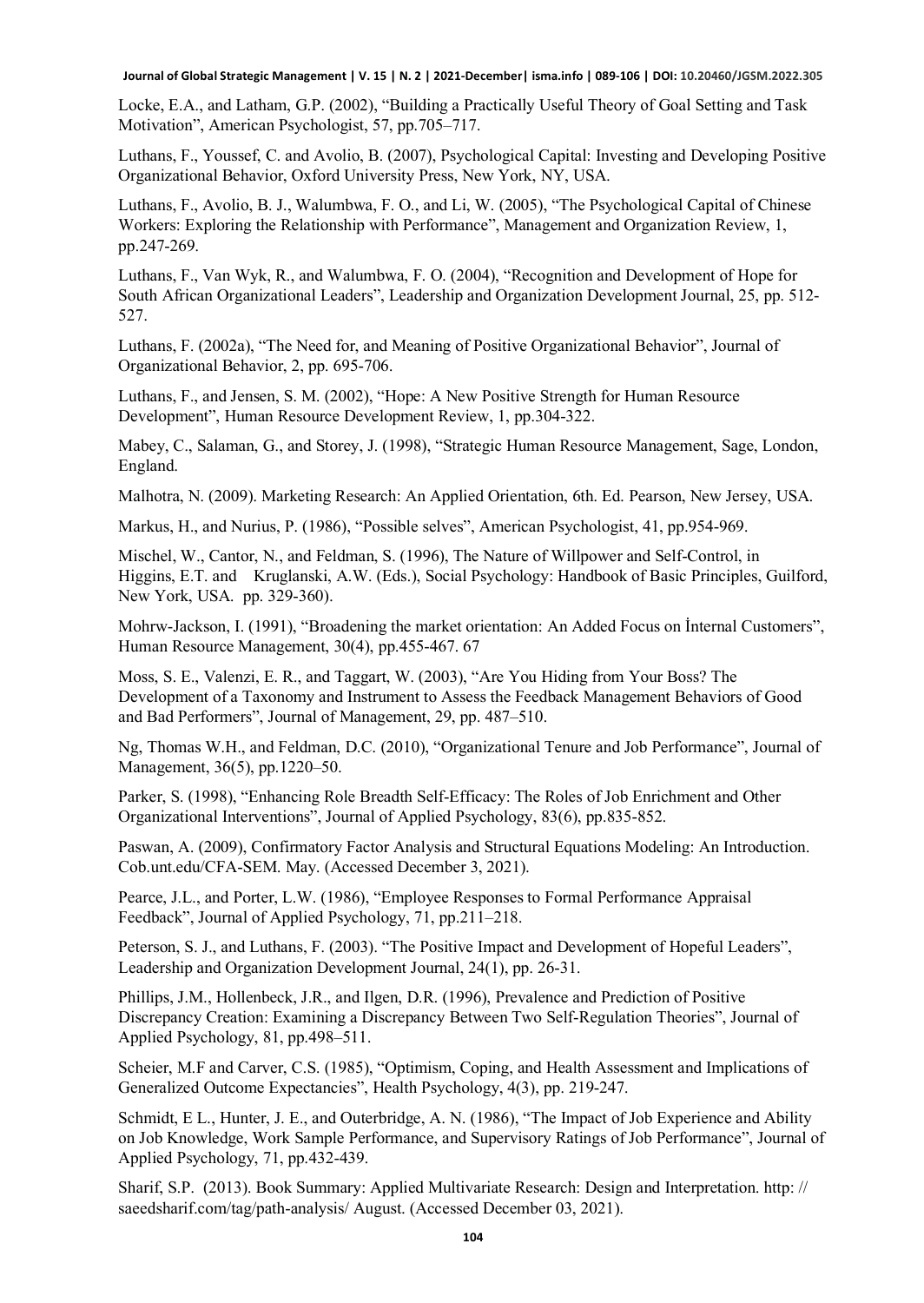Seligman, M. E. (1998), Learned Optimism: How to Change Your Mind and Your Life, Pocket Books, NY, USA.

Snyder, C. R. (2000), Handbook of Hope, Academic Press, San Diego, CA, USA.

Snyder, C.R., Sympson, S.C., Ybasco, F.C., Borders, T.F., Babyak, M.A. and Higgins, R.L. (1996), "Development and Validation of the State Hope Scale", Journal of Personality and Social Psychology, 70(2), pp.321-335.

Snyder, C. R. (1995b), "Managing for High Hope", Research and Development Innovator, 4(6), pp.6-7.

Snyder, C. R., Irving, L., and Anderson, J. (1991)., "Hope and Health: Measuring the Will and the Ways", in Snyder C. R., and D. R. Forsyth, D.R. (Eds.), Handbook of Social and Clinical Psychology, Pergamon, Elmsford, NY, USA, pp.285-305.

Spector, P. E., and Brannick, M. T. (2009), "Common Method Variance or Measurement Bias? The Problem and

Possible Solutions". In D. Buchanan & A. Bryman (Eds.), Handbook of Organizational Research Methods, Sage, London, UK., pp.346-362.

Statistics.laerd.com/spss-tutorials/dichotomous-moderator-analysis-using-[spssstatistics \(Accessed:](about:blank)  [December,](about:blank) 28, 2021).

Sujan, H., Weitz, B.A. and Kumar, N. (1994), "Learning Orientation, Working Smart, and Effective Selling", Journal of Marketing, 58(July), pp.39-52.

Svensson, N. (2015), "Subjective Experiences of Creative Work After Negative Feedback", Thinking Skills and Creativity, 15, pp.26–36.

Tanaka, J.S. and Huba, G.J. (2011), "A Fit Index for Covariance Structure Models under Arbitrary GLS Estimation", British Journal of Mathematical and Statistical Psychology, 38(2), pp.197-201.

Thorndike, E. L. (1913), Educational Psychology, Volume I: The Original Nature of Man. Columbia University, Teachers College, New York, USA.

Trope, Y., and Neter, E. (1994), "Reconciling Competing Motives in Self Evaluation: The Role of Self-Control in Feedback Seeking", Journal of Personality and Social Psychology, 66, pp.646–657.

Usher, E. L., and Pajares, F. (2008), "Sources of Self-Efficacy in School: Critical Review of the Literature and Future Directions", Review of Educational Research, 78, pp.751–796.

Usher, E. L. (2009), "Sources of Middle School Students' Self-Efficacy in Mathematics: A Qualitative Investigation", American Educational Research Journal, 46, pp.275–314.

Van-Dijk, D., and Kluger, A. N. (2004), "Feedback Sign Effect on Motivation: Is it Moderated by Regulatory Focus?", Applied Psychology: International Review, 53, pp.113–135.

Wagnild, G.M. and Young, H.M. (1993), "Development and Psychometric Evaluation of the Resilience Scale", Journal of Nursing Management, 1(2), pp.165-178.

Weiss, H., and Sherman, J. (1973), "Internal-External Control as a Predictor of Task Effort and Satisfaction after Failure", Journal of Applied Psychology, 57, pp.132-136.

Youssef, C. M., and Luthans, F. (2007), "Positive Organizational Behavior in the Workplace", Journal of Management, 33(5), pp.774–800.

Youssef, C. M., and Luthans, F. (2006), Positivity in the Middle East: Developing Hopeful Egyptian Organizational Leaders, in Mobley, W. and Weldon, E. (Eds.), Advances in Global Leadership, 4, Oxford, England, pp.283-297.

Xia, Y. and Yang, Y. (2019), "RMSEA, CFI, and TLI in Structural equation Modeling with Ordered Categorical Data: The Story They Tell Depends on the Estimation Methods", Behavior Research Methods, 51, pp.409–428